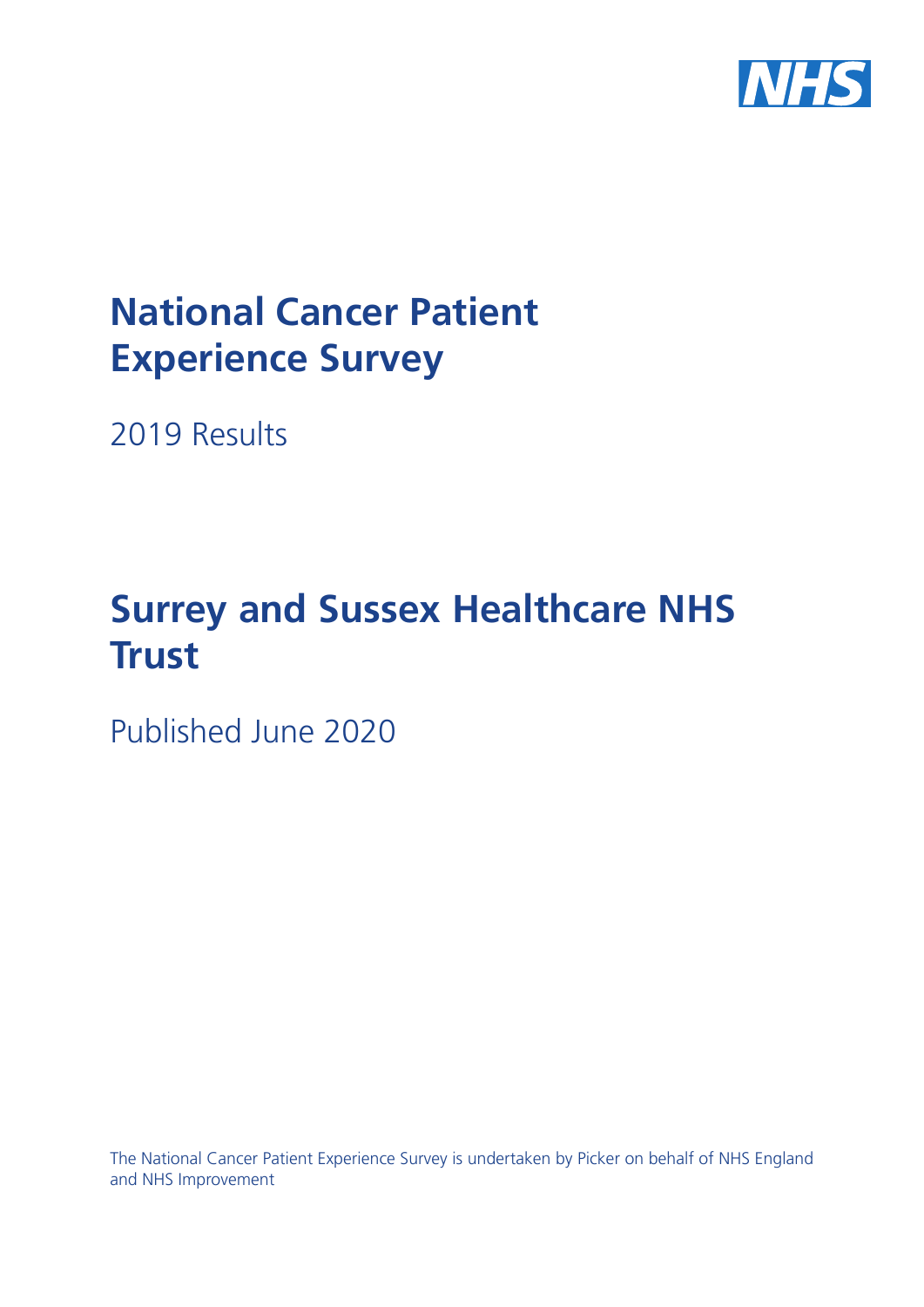**Executive Summary** Case Mix Adjusted scores

#### **Cancer Dashboard Questions**

The following seven questions are included in phase 1 of the Cancer Dashboard developed by Public Health England and NHS England:

Q61. Patient's average rating of care scored from very poor to very good

| $\circ$ | $\overline{2}$                                                | 3 | 4 | 5 | 6 | 7 | 8 | 9   | 10                                                                                            |  |
|---------|---------------------------------------------------------------|---|---|---|---|---|---|-----|-----------------------------------------------------------------------------------------------|--|
|         |                                                               |   |   |   |   |   |   | 8.9 |                                                                                               |  |
|         |                                                               |   |   |   |   |   |   |     | Q18. Patient definitely involved as much as they wanted in decisions about care and treatment |  |
|         |                                                               |   |   |   |   |   |   |     | Q19. Patient given the name of a CNS who would support them through their treatment           |  |
| $80\%$  | Q20. Patient found it very or quite easy to contact their CNS |   |   |   |   |   |   |     |                                                                                               |  |
|         |                                                               |   |   |   |   |   |   |     | Q39. Patient always felt they were treated with respect and dignity while in hospital         |  |
|         | leaving hospital                                              |   |   |   |   |   |   |     | Q41. Hospital staff told patient who to contact if worried about condition or treatment after |  |
| 53%     | treatment                                                     |   |   |   |   |   |   |     | Q55. General practice staff definitely did everything they could to support patient during    |  |

#### **Questions Outside Expected Range**

|                                                                                                       |            | Case Mix Adjusted Scores   |                            |                   |
|-------------------------------------------------------------------------------------------------------|------------|----------------------------|----------------------------|-------------------|
|                                                                                                       | 2019 Score | Lower<br>Expected<br>Range | Upper<br>Expected<br>Range | National<br>Score |
| Q5. Received all the information needed about the test                                                | 98%        | 93%                        | 97%                        | 95%               |
| Q10. Patient told they could bring a family member or friend when first told they had cancer          | 84%        | 71%                        | 83%                        | 77%               |
| Q13. Patient given easy to understand written information about the type of cancer they<br>had        | 80%        | 70%                        | 79%                        | 74%               |
| Q28. Afterwards, staff completely explained how operation had gone in understandable<br>way           | 86%        | 74%                        | 85%                        | 79%               |
| Q59. Patient felt length of time for attending clinics and appointments for cancer was about<br>right | 81%        | 61%                        | 77%                        | 69%               |

|                                                                             | Case Mix Adjusted Scores |                            |                                                                             |  |
|-----------------------------------------------------------------------------|--------------------------|----------------------------|-----------------------------------------------------------------------------|--|
|                                                                             | 2019 Score               | Lower<br>Expected<br>Range | National<br>Upper<br>Score<br>Expected<br>Range<br>85%<br>90%<br>71%<br>81% |  |
| Q20. Patient found it very or quite easy to contact their CNS               | 80%                      | 80%                        |                                                                             |  |
| Q35. All hospital staff asked patient what name they prefer to be called by | 59%                      | 61%                        |                                                                             |  |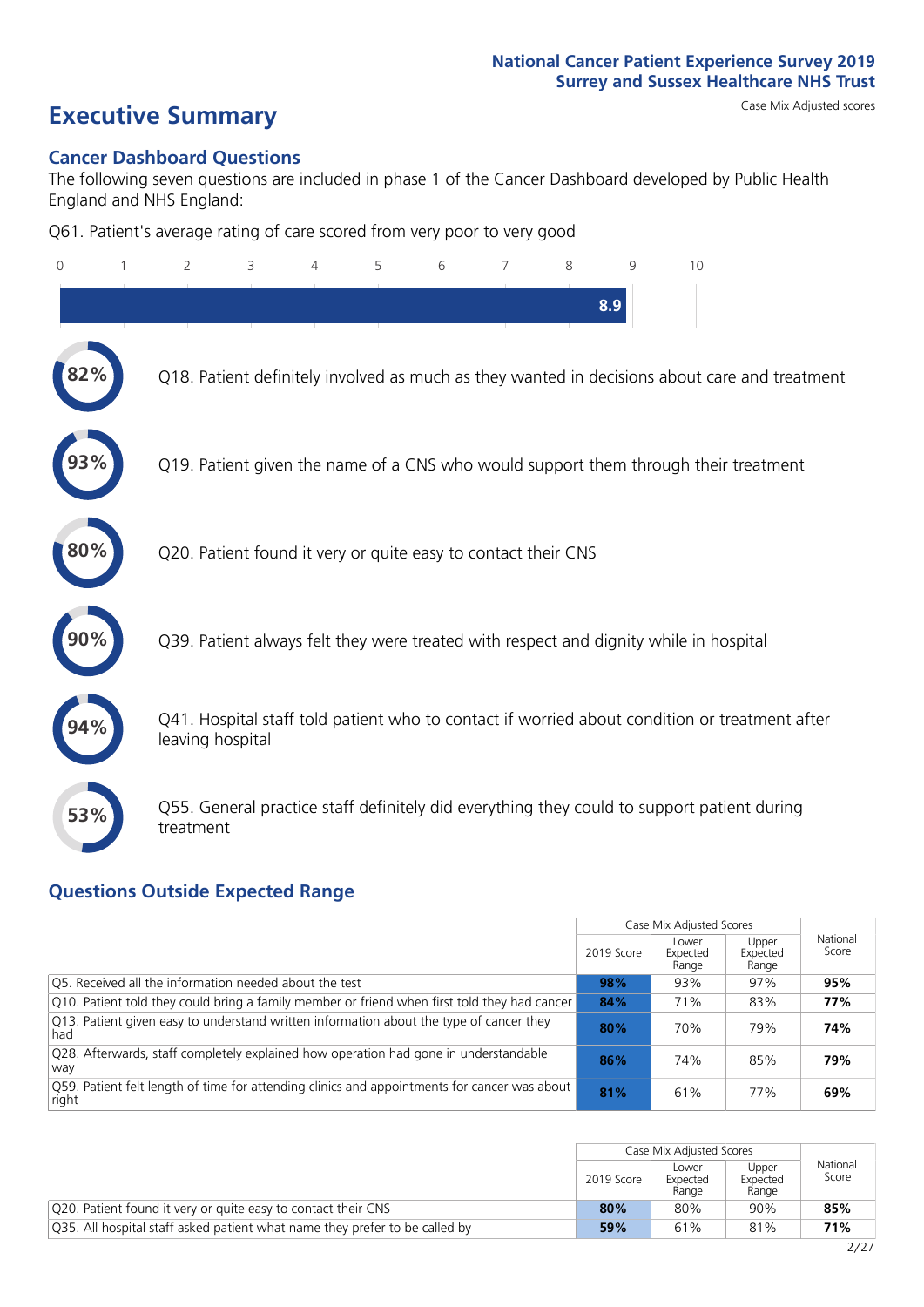# **Introduction**

The National Cancer Patient Experience Survey 2019 is the ninth iteration of the survey first undertaken in 2010. It has been designed to monitor national progress on cancer care; to provide information to drive local quality improvements; to assist commissioners and providers of cancer care; and to inform the work of the various charities and stakeholder groups supporting cancer patients.

The survey was overseen by a national Cancer Patient Experience Advisory Group. This Advisory Group set the principles and objectives of the survey programme and guided questionnaire development. The survey was commissioned and managed by NHS England. The survey provider, Picker, is responsible for designing, running and analysing the survey.

The 2019 survey involved 143 NHS Trusts. Out of 111,366 people, 67,858 people responded to the survey, yielding a response rate of 61%.

# **Methodology**

#### **Eligibility, fieldwork and survey methods**

The sample for the survey included all adult (aged 16 and over) NHS patients, with a confirmed primary diagnosis of cancer, discharged from an NHS Trust after an inpatient episode or day case attendance for cancer related treatment in the months of April, May and June 2019. The fieldwork for the survey was undertaken between December 2019 and March 2020.

As in the previous four years, the survey used a mixed mode methodology. Questionnaires were sent by post, with two reminders where necessary, but also included an option to complete the questionnaire online. A Freephone helpline and email was available for respondents to opt out, ask questions about the survey, enable them to complete their questionnaire over the phone and provide access to a translation and interpreting facility for those whose first language was not English.

#### **Case-mix adjustment**

Both unadjusted and adjusted scores are presented in this report. Case-mix adjusted scores allows us to account for the impact that differing patient populations might have on results. By using the case-mix adjusted estimates we can obtain a greater understanding of how a Trust is performing given their patient population. The factors taken into account in this case-mix adjustment are gender, age, ethnic group, deprivation, and tumour group.

#### **Scoring methodology**

Fifty-two questions from the questionnaire are scored as these questions relate directly to patient experience. For all but one question (Q61), scores are presented as the percentage of positive responses out of all scored responses. For Q61, respondents rate their overall care on a scale of 0 to 10, of which the average was calculated for this question's presented score. The percentages in this report have been rounded to the nearest percentage point. Therefore, in some cases the figures do not appear to add up to 100%.

#### **Statistical significance**

In the reporting of 2019 results, appropriate statistical tests have been undertaken to identify unadjusted scores for which the change over time is 'statistically significant'. Thirty-seven scored questions in 2019 have been compared with those of 2018 and a statistically significant change between the two years has been reported where identified.

For the scored questions that are comparable beyond 2018, statistically significant change over the five years has also been reported where identified. A statistically significant difference means that the change in the result is very unlikely to have occurred by sampling variation.

#### **Suppression**

#### **Question-level suppression**

For scores where the base size per question is  $<$ 21, the score will be suppressed and replaced with an asterisk (\*). The base size will include neutral response options.

#### **Double suppression**

If any group within a particular sub-group breakdown (such as the tumour group breakdown) has <21 responses, then the figure for this particular group is suppressed and replaced with an asterisk (\*). If there is only one group within the sub-group breakdown that has <21 respondents, and is therefore suppressed, the group with the next lowest number of respondents is also supressed and replaced with an asterisk (\*) (regardless if it is greater than or less than 21).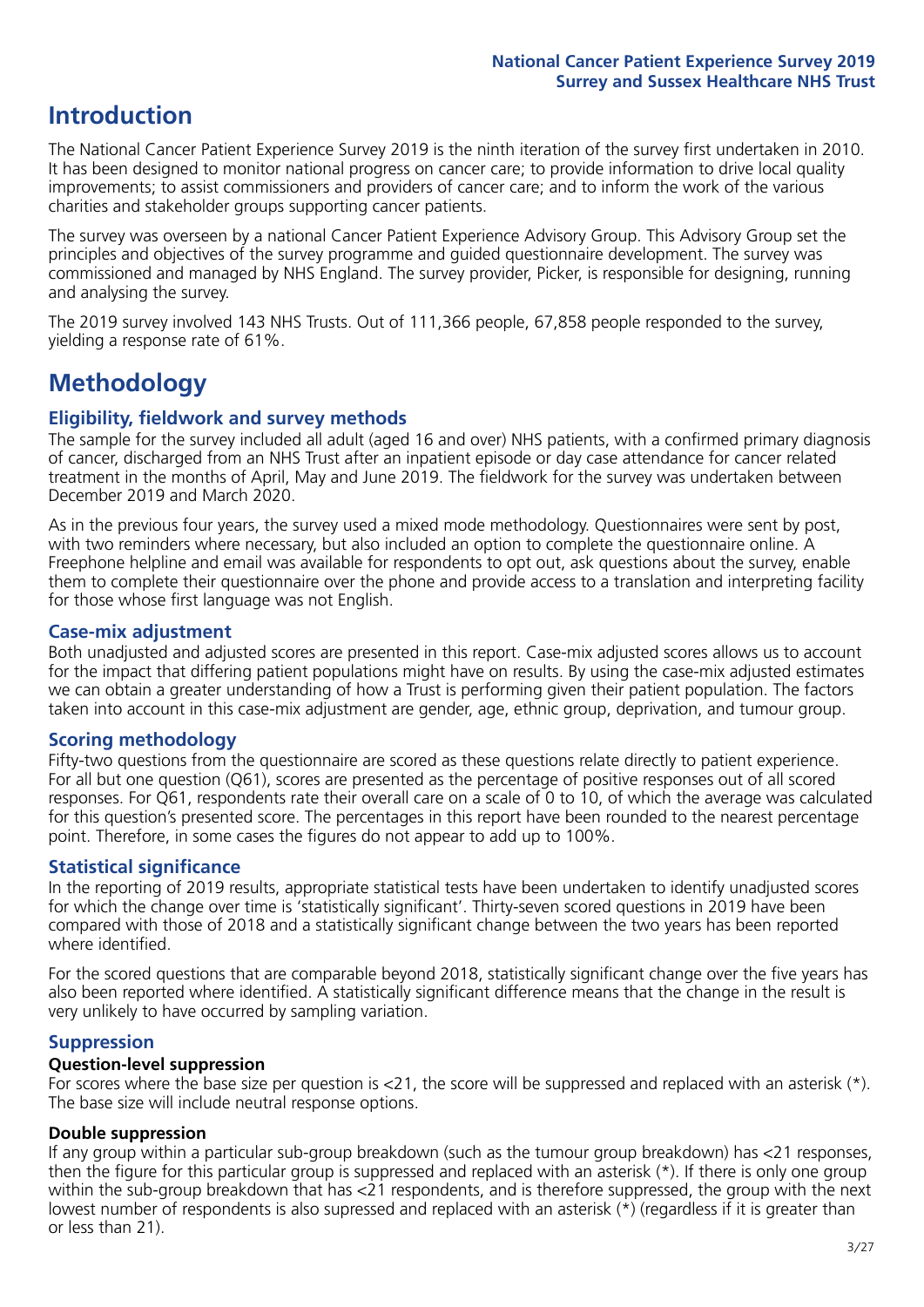# **Understanding the results**

This report shows how this Trust scored for each question in the survey, compared with national results and previous year's results. It is aimed at helping individual Trusts to understand their performance and identify areas for local improvement. Below is a description of the type of results presented within this report and how to understand them.

#### **Expected range charts**

The expected range charts in this report show a bar with the lowest and highest score received for each question nationally. Within this bar, an expected range is given (in grey) and a black diamond represents the actual score for this Trust.

Trusts whose score is above the upper limit of the expected range (in the dark blue) are positive outliers, with a score statistically significantly higher than the national mean. This indicates that the Trust performs better than what Trusts of the same size and demographics are expected to perform. The opposite is true if the score is below the lower limit of the expected range (in the light blue); these are negative outliers. For scores within the expected range (in the grey), the score is what we would expect given the Trust's size and demographics.

#### **Comparability tables**

The comparability tables show the 2018 and 2019 unadjusted scores for this Trust for each scored question. If there is a significant change from 2018 and 2019 or overall from 2015 to 2019, an arrow will be presented for the direction of change. The adjusted 2019 score will also be presented for each scored question along with the lower and upper expected range and national score. Scores above the upper limit of the expected range will be highlighted dark blue, scores below the lower limit of the expected range will be highlighted light blue, and scores within the lower and upper limit of the expected ranges will be highlighted grey.

#### **Tumour type tables**

The tumour type tables show the unadjusted scores for each scored question for each of the 13 tumour groups. The national score for that tumour group is also shown. Unadjusted scores for the same tumour type across different Trusts may not be comparable, as they do not account for the impact that differing patient populations might have on results. Central nervous system is abbreviated as 'CNS' and lower gastrointestinal tract is abbreviated as 'LGT' throughout this report.

#### **Year on year charts**

The year on year charts show five columns representing the unadjusted scores of the last five years (2015, 2016, 2017, 2018 and 2019) for each scored question.

#### **Notes on specific questions**

Following the development phase of the 2019 survey, several changes were made to the questionnaire. Six scored questions were amended (Q5, Q18, Q30, Q35, Q56 and Q60) and one non-scored question (Q29) was amended that impacted the comparability of questions Q30 to Q41. Of all questions changed or impacted by change, only Q60 is presented with historical comparisons; though the results should be interpreted with caution.

#### **Unadjusted data and case-mix adjusted data**

Unadjusted data should be used to see the actual responses from patients relating to the Trust. Case-mix adjusted data, together with expected ranges, should be used to understand whether the results are significantly higher or lower than national results taking account of the patient mix.

### **Further information**

This research was carried out in accordance with the international standard for organisations conducting social research (accreditation to ISO20252:2012; certificate number GB08/74322). The 2019 survey data has been produced and published in line with the Code of Practice for Official Statistics.

For more information on the methodology, please see the Technical Document. It can be viewed along with the 2019 questionnaire and survey quidance on the website at [www.ncpes.co.uk](https://www.ncpes.co.uk/supporting-documents). For all other outputs at National, Trust, CCG and Cancer Alliance level, please see the PDF reports, Excel tables and dashboards at [www.ncpes.co.uk.](https://www.ncpes.co.uk/current-results)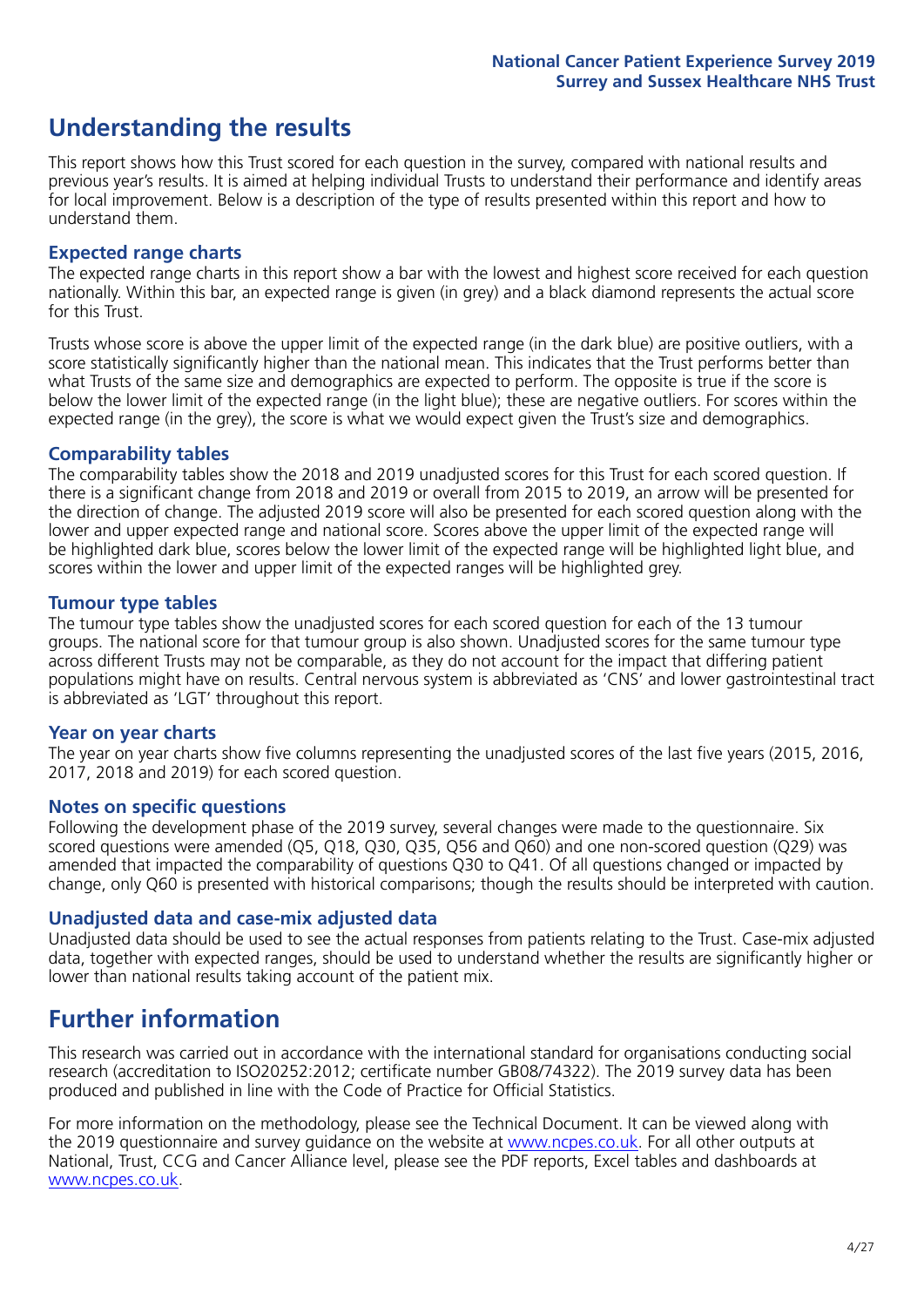### **Response Rate**

#### **Overall Response Rate**

386 patients responded out of a total of 616 patients, resulting in a response rate of 63%.

|          | Sample Size | Adjusted<br>Sample | Completed | Response Rate |
|----------|-------------|--------------------|-----------|---------------|
| Trust    | 636         | 616                | 386       | 63%           |
| National | 119,855     | 111.366            | 67.858    | 61%           |

#### **Respondents by Survey Type**

|                            | Number of<br>Respondents |
|----------------------------|--------------------------|
| Online                     | 42                       |
| Paper                      | 344                      |
| Phone                      | $\left( \right)$         |
| <b>Translation Service</b> |                          |

#### **Respondents by Tumour Group**

|                      | Number of<br>Respondents |
|----------------------|--------------------------|
| <b>Brain / CNS</b>   | ∩                        |
| <b>Breast</b>        | 207                      |
| Colorectal / LGT     | 41                       |
| Gynaecological       | 5                        |
| Haematological       | 61                       |
| <b>Head and Neck</b> | 3                        |
| Lung                 | 1                        |
| Prostate             | 1                        |
| Sarcoma              | Ω                        |
| Skin                 | 3                        |
| <b>Upper Gastro</b>  | U                        |
| Urological           | 42                       |
| Other                | 22                       |

#### **Respondents by Age and Gender**

Respondents year of birth has been used to determine age. This information has been amalgamated into 8 age bands. The age and gender distribution for the Trust was as follows:

|        | Age 16-24 | Age 25-34 | Age 35-44 | Age 45-54 | Age 55-64 | Age 65-74 | Age 75-84 | Age 85+        | Total |
|--------|-----------|-----------|-----------|-----------|-----------|-----------|-----------|----------------|-------|
| Male   |           |           |           |           | 13        | 30        | 28        | $\overline{4}$ | 92    |
| Female |           |           | Iб        | 46        | 68        | 84        | 59        | 19             | 294   |
| Total  |           |           | 18        | 51        | 81        | 114       | 87        | 33             | 386   |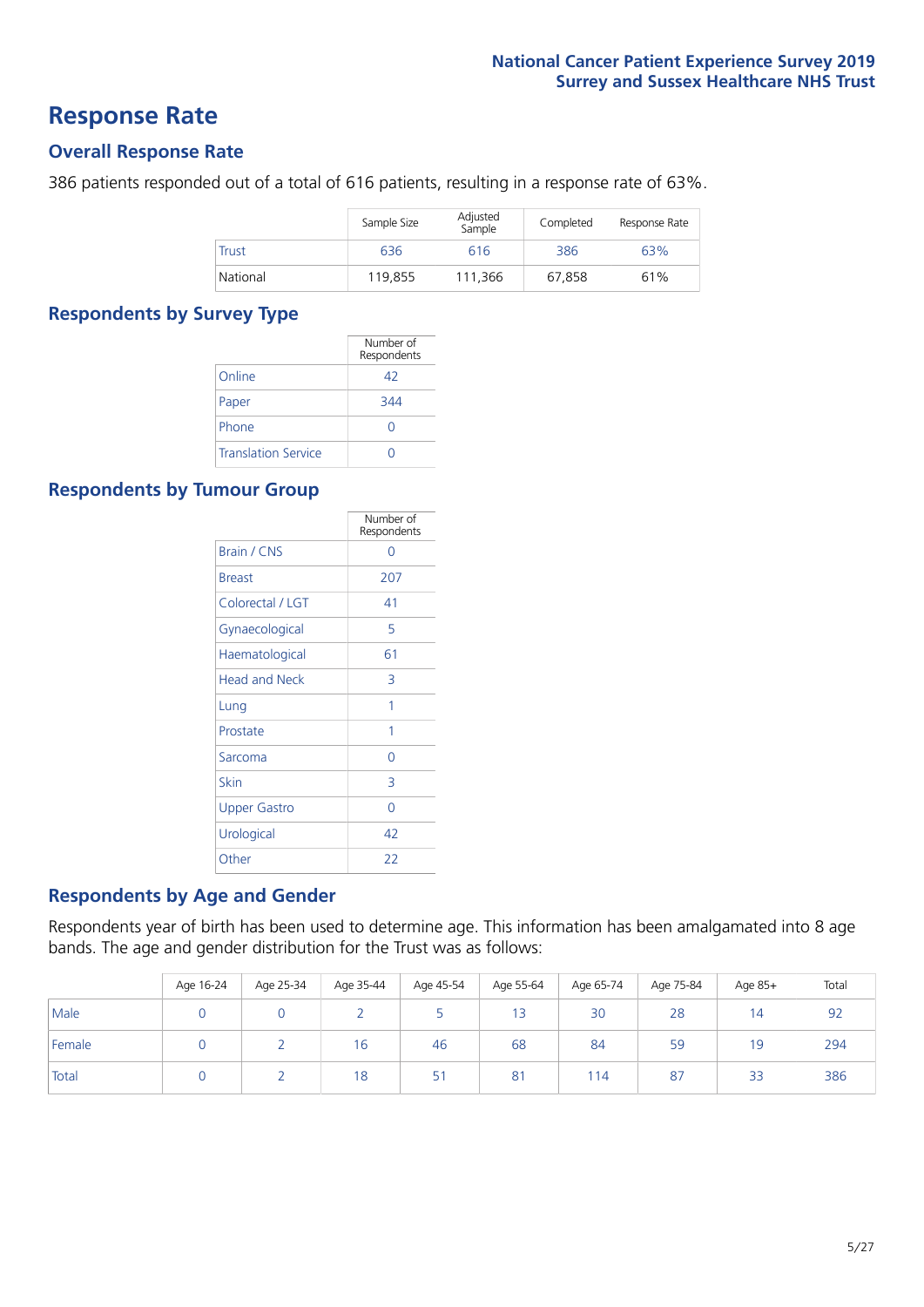# **Expected Range Charts**

| Lower Expected Range<br>Average                                                                                                                                                                                                                                                                                                                                                                                                                                                                                             |    |     | Upper Expected Range |     |     |     |            |                   | Case Mix Adjusted Score       |                 |
|-----------------------------------------------------------------------------------------------------------------------------------------------------------------------------------------------------------------------------------------------------------------------------------------------------------------------------------------------------------------------------------------------------------------------------------------------------------------------------------------------------------------------------|----|-----|----------------------|-----|-----|-----|------------|-------------------|-------------------------------|-----------------|
| <b>SEEING YOUR GP</b><br>Q1. Saw GP once or twice before being told they needed to go to<br>hospital<br>Q2. Patient thought they were seen as soon as necessary                                                                                                                                                                                                                                                                                                                                                             | 0% | 10% | 20%                  | 30% | 40% | 50% | 60%        | 70%               | 80%<br>83%<br>85%             | 90% 100%        |
| <b>DIAGNOSTIC TESTS</b><br>Q5. Received all the information needed about the test<br>Q6. The length of time waiting for the test to be done was about<br>right<br>Q7. Test results explained in completely understandable way                                                                                                                                                                                                                                                                                               | 0% | 10% | 20%                  | 30% | 40% | 50% | 60%        | 70%               | 80%<br>88%<br>79%             | 90% 100%<br>98% |
| <b>FINDING OUT WHAT WAS WRONG WITH YOU</b><br>Q10. Patient told they could bring a family member or friend when<br>first told they had cancer<br>Q11. Patient felt they were told sensitively that they had cancer<br>Q12. Patient completely understood the explanation of what was<br>wrong<br>Q13. Patient given easy to understand written information about<br>the type of cancer they had                                                                                                                             | 0% | 10% | 20%                  | 30% | 40% | 50% | 60%        | 70%<br>74%        | 80%<br>84%<br>♦<br>86%<br>80% | 90% 100%        |
| <b>DECIDING THE BEST TREATMENT FOR YOU</b><br>Q14. Patient felt that treatment options were completely explained<br>Q15. Patient felt possible side effects were definitely explained in<br>an understandable way<br>Q16. Patient definitely given practical advice and support in dealing<br>with side effects of treatment<br>Q17. Patient definitely told about side effects that could affect<br>them in the future<br>Q18. Patient definitely involved as much as they wanted in<br>decisions about care and treatment | 0% | 10% | 20%                  | 30% | 40% | 50% | 60%<br>57% | 70%<br>71%<br>69% | 80%<br>84%<br>82%             | 90% 100%        |
| <b>CLINICAL NURSE SPECIALIST (CNS)</b><br>Q19. Patient given the name of a CNS who would support them<br>through their treatment<br>Q20. Patient found it very or quite easy to contact their CNS<br>Q21. Patient got understandable answers to important questions<br>all or most of the time                                                                                                                                                                                                                              | 0% | 10% | 20%                  | 30% | 40% | 50% | 60%        | 70%               | 80%<br>93%<br>80%<br>86%      | 90% 100%        |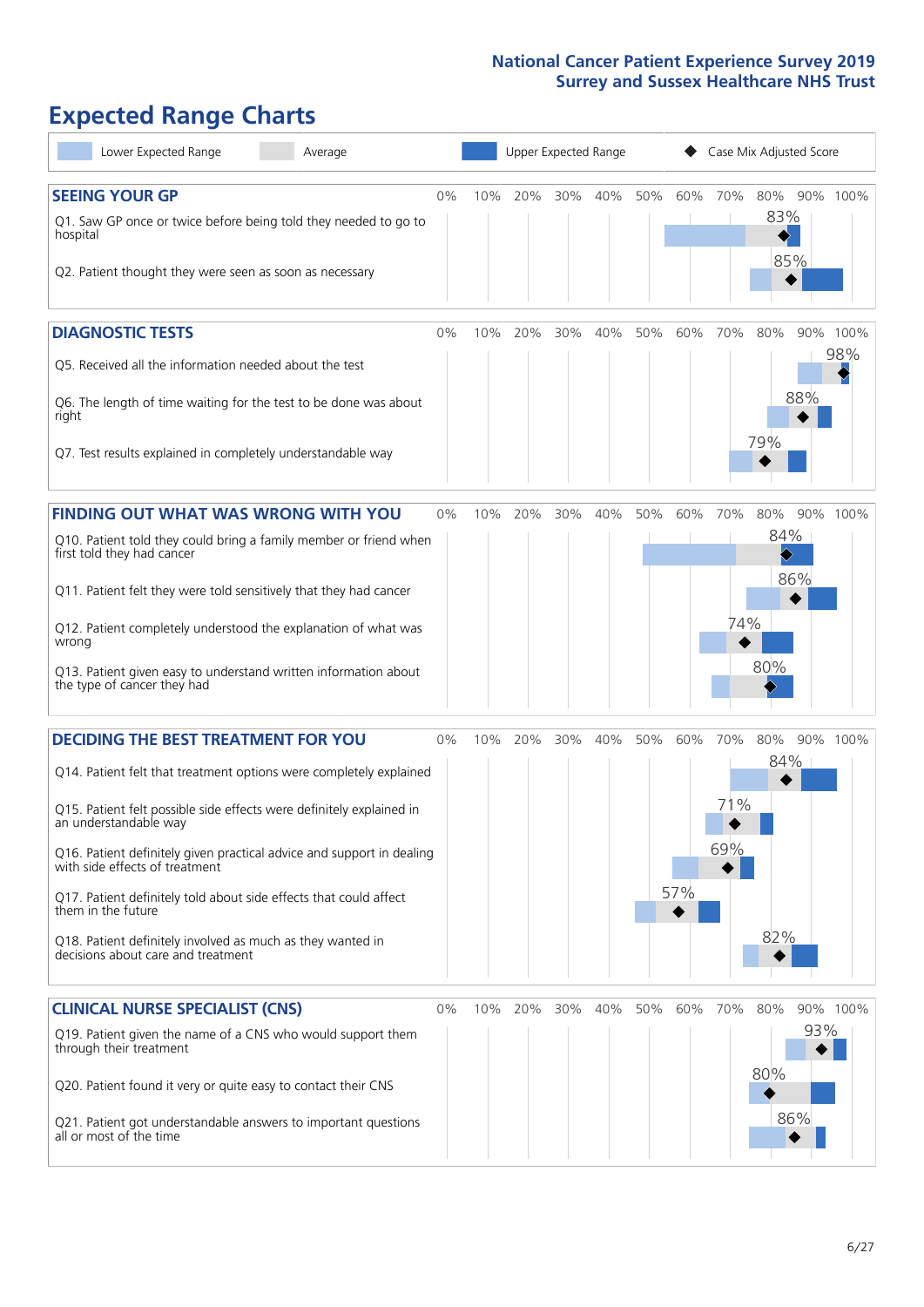# **Expected Range Charts**

| Lower Expected Range<br>Average                                                                                                                                                                                       |     |     | Upper Expected Range |     |     |     | Case Mix Adjusted Score |            |            |          |
|-----------------------------------------------------------------------------------------------------------------------------------------------------------------------------------------------------------------------|-----|-----|----------------------|-----|-----|-----|-------------------------|------------|------------|----------|
| <b>SUPPORT FOR PEOPLE WITH CANCER</b><br>0%<br>Q22. Hospital staff gave information about support or self-help<br>groups for people with cancer<br>Q23. Hospital staff discussed or gave information about the impact | 10% | 20% | 30%                  | 40% | 50% | 60% | 70%                     | 80%<br>84% | 91%        | 90% 100% |
| cancer could have on day to day activities<br>Q24. Hospital staff gave information on getting financial help or<br>possible benefits<br>Q25. Hospital staff told patient they could get free prescriptions            |     |     |                      |     |     | 59% |                         | 84%        |            |          |
| <b>OPERATIONS</b><br>0%                                                                                                                                                                                               | 10% | 20% | 30%                  | 40% | 50% | 60% | 70%                     | 80%        |            | 90% 100% |
| Q27. Beforehand, patient had all the information needed about the<br>operation<br>Q28. Afterwards, staff completely explained how operation had<br>gone in understandable way                                         |     |     |                      |     |     |     |                         |            | 86%        | 97%      |
| <b>HOSPITAL CARE AS AN INPATIENT</b><br>0%                                                                                                                                                                            | 10% | 20% | 30%                  | 40% | 50% | 60% | 70%                     | 80%        |            | 90% 100% |
| Q30. Hospital staff didn't talk in front of patient as if patient wasn't<br>there<br>Q31. Patient had confidence and trust in all doctors treating them                                                               |     |     |                      |     |     |     |                         | 79%<br>79% |            |          |
| Q32. Patient's family or someone close definitely felt able to talk to<br>a doctor                                                                                                                                    |     |     |                      |     |     |     | 69%                     |            |            |          |
| Q33. Patient had confidence and trust in all the ward nurses<br>treating them<br>Q34. Patient thought there were always or nearly always enough                                                                       |     |     |                      |     |     |     | 73%<br>72%              |            |            |          |
| nurses on duty to care for them<br>Q35. All hospital staff asked patient what name they prefer to be<br>called by                                                                                                     |     |     |                      |     |     | 59% |                         |            |            |          |
| Q36. Patient always given enough privacy when discussing<br>condition or treatment<br>Q37. Patient definitely found hospital staff to discuss worries or                                                              |     |     |                      |     |     | 55% |                         |            | 90%        |          |
| fears during their inpatient visit<br>Q38. Hospital staff definitely did everything they could to help<br>control pain                                                                                                |     |     |                      |     |     |     |                         | 82%        |            |          |
| Q39. Patient always felt they were treated with respect and dignity<br>while in hospital<br>Q40. Patient given clear written information about what should or                                                         |     |     |                      |     |     |     |                         |            | 90%<br>87% |          |
| should not do after leaving hospital<br>Q41. Hospital staff told patient who to contact if worried about<br>condition or treatment after leaving hospital                                                             |     |     |                      |     |     |     |                         |            | 94%        |          |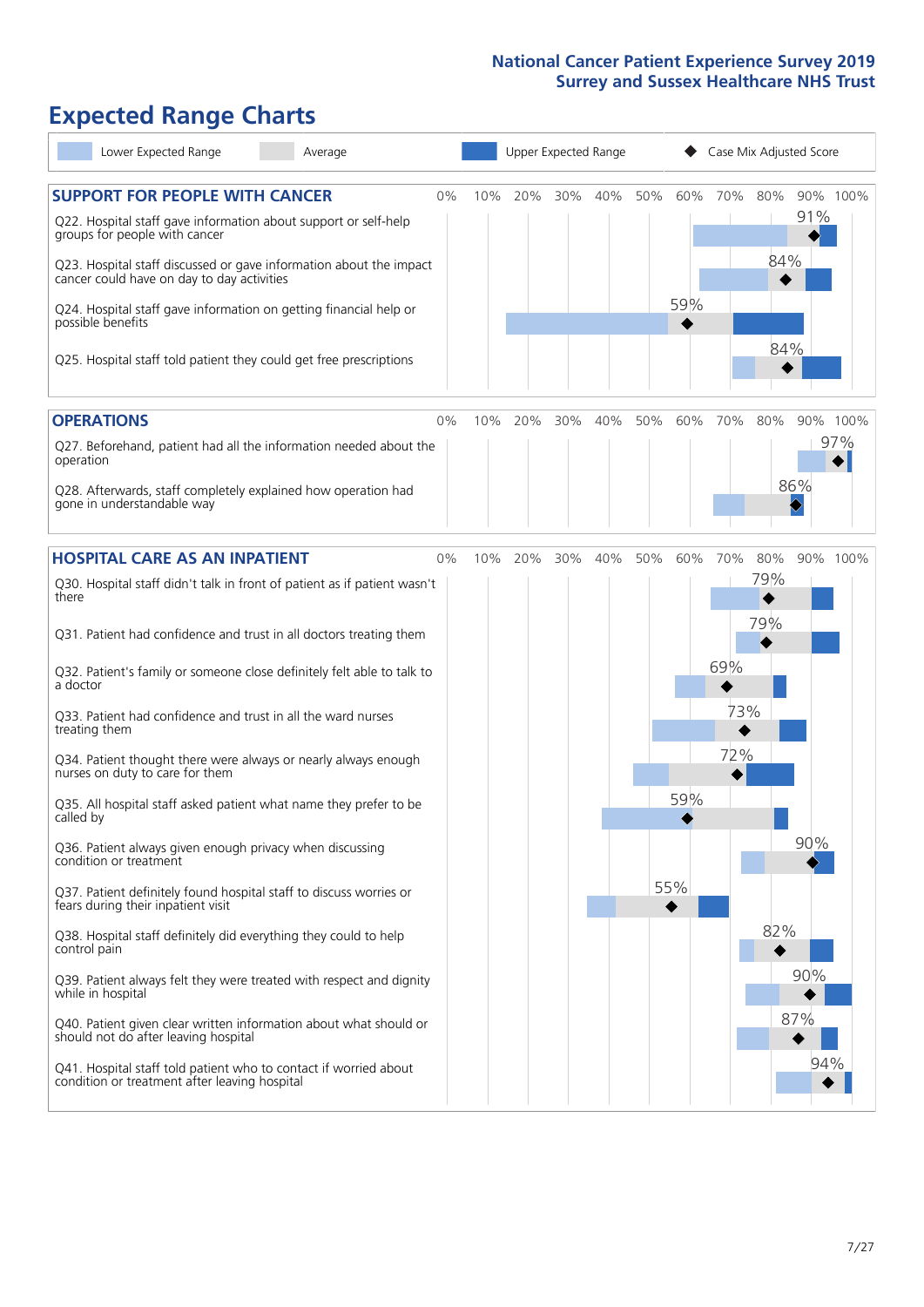# **Expected Range Charts**

| Lower Expected Range                                                                                                                                                                                                                                                                                                                                                                                                                                        | Average |       |     | Upper Expected Range |     |            |            |     | Case Mix Adjusted Score |                 |            |                 |
|-------------------------------------------------------------------------------------------------------------------------------------------------------------------------------------------------------------------------------------------------------------------------------------------------------------------------------------------------------------------------------------------------------------------------------------------------------------|---------|-------|-----|----------------------|-----|------------|------------|-----|-------------------------|-----------------|------------|-----------------|
| <b>HOSPITAL CARE AS A DAY PATIENT / OUTPATIENT 0%</b><br>Q43. Patient definitely found hospital staff to discuss worries or<br>fears during their outpatient or day case visit<br>Q44. Cancer doctor had the right documents at patient's last<br>outpatient appointment                                                                                                                                                                                    |         |       | 10% | 20%                  | 30% | 40%        | 50%        | 60% | 70%<br>70%              | 80%             |            | 90% 100%<br>97% |
| Q46. Beforehand patient completely had all information needed<br>about radiotherapy treatment<br>Q47. Patient completely given understandable information about<br>whether radiotherapy was working<br>Q49. Beforehand patient completely had all information needed<br>about chemotherapy treatment<br>Q50. Patient given enough information about whether<br>chemotherapy was working in a completely understandable way                                  |         |       |     |                      |     |            |            | 63% | 74%                     |                 | 89%<br>87% |                 |
| <b>HOME CARE AND SUPPORT</b><br>Q51. Hospital staff definitely gave family or someone close all the<br>information needed to help care at home<br>Q52. Patient definitely given enough support from health or social<br>services during treatment<br>Q53. Patient definitely given enough support from health or social<br>services after treatment                                                                                                         |         | 0%    | 10% | 20%                  | 30% | 40%<br>44% | 50%<br>53% | 63% | 60% 70%                 | 80%             |            | 90% 100%        |
| <b>CARE FROM YOUR GENERAL PRACTICE</b><br>Q54. GP given enough information about patient's condition and<br>treatment<br>Q55. General practice staff definitely did everything they could to<br>support patient during treatment                                                                                                                                                                                                                            |         | 0%    |     | 10% 20%              | 30% | 40%        | 50%<br>53% | 60% | 70%                     | 80%             |            | 90% 100%<br>95% |
| <b>YOUR OVERALL NHS CARE</b><br>Q56. Different people treating and caring for patient always work<br>well together to give best possible care<br>Q57. Patient given a care plan<br>Q58. Overall the administration of care was good or very good<br>Q59. Patient felt length of time for attending clinics and<br>appointments for cancer was about right<br>Q60. Someone discussed with patient whether they would like to<br>take part in cancer research |         | $0\%$ | 10% | 20%<br>22%           | 30% | 40%<br>43% | 50%        | 60% | 70%<br>71%              | 80%<br>81%<br>♦ | 89%        | 90% 100%        |
| Q61. Patient's average rating of care scored from very poor to very<br>good                                                                                                                                                                                                                                                                                                                                                                                 |         | Ω     |     | $\overline{2}$       | 3   | 4          | 5          | 6   |                         | 8               | 9<br>8.9   | 10              |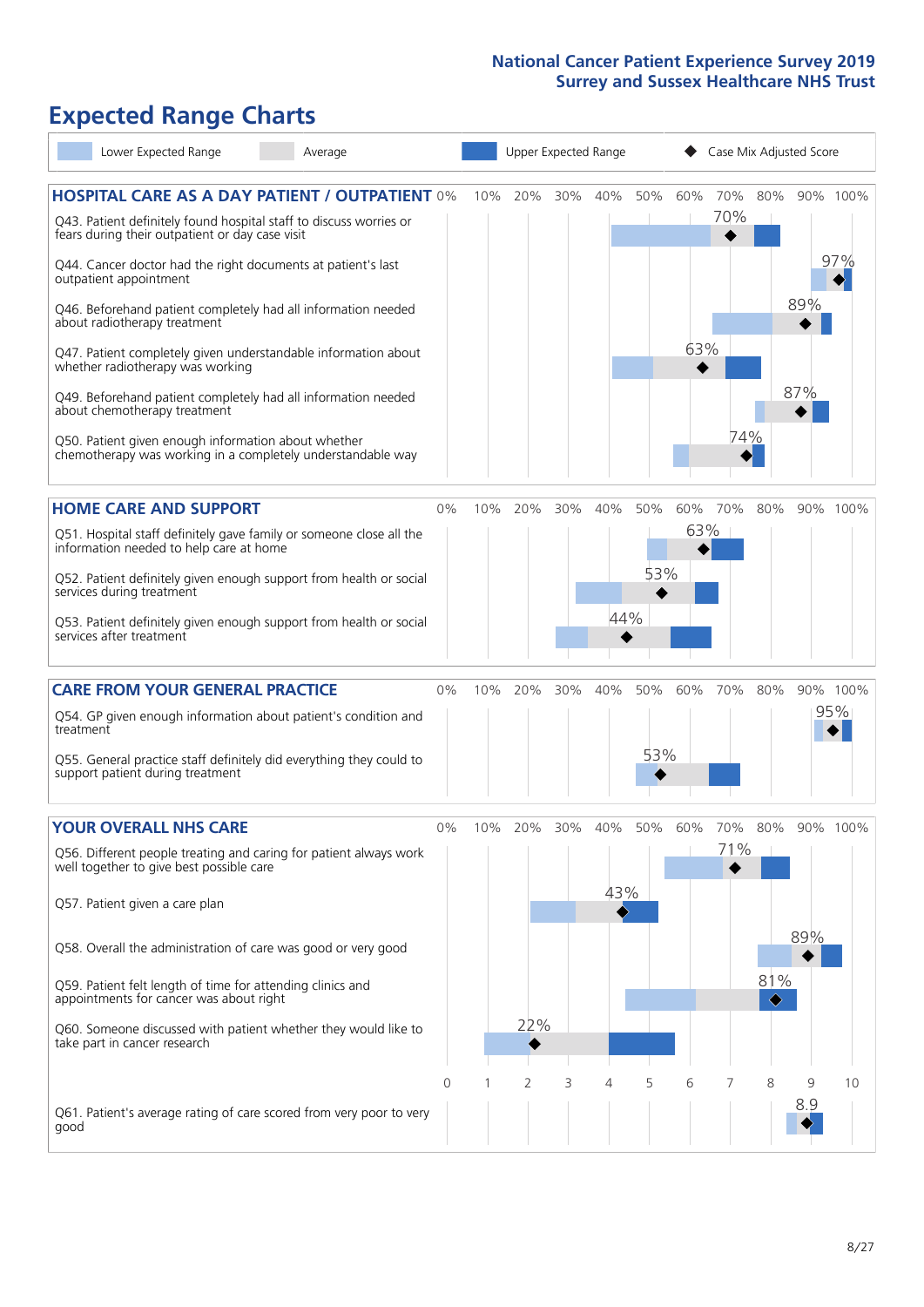# **Comparability Tables**

\* Indicates where a score has been suppressed because there are less than 21 responses.

\*\* No score available for 2018.

 $\triangle$  or  $\nabla$ 

Change 2018-2019: Indicates where 2019 score is significantly higher or lower than 2018 score Change Overall: Indicates significant change overall (2015, 2016, 2017, 2018 and 2019).

Adjusted Score below Lower Expected Range Adjusted Score between Upper and Lower Expected Ranges Adjusted Score above Upper Expected Range

|                                                                             | Case Mix Adjusted Scores<br>Unadjusted Scores |               |           |               |                                                   |         |               |                |                                     |                   |
|-----------------------------------------------------------------------------|-----------------------------------------------|---------------|-----------|---------------|---------------------------------------------------|---------|---------------|----------------|-------------------------------------|-------------------|
|                                                                             | 2018<br>n                                     | 2018<br>Score | 2019<br>n | 2019<br>Score | $\sim$  Change   Change   $\sim$<br>2018-<br>2019 | Overall | 2019<br>Score | Lower<br>Range | Upper<br>Expected Expected<br>Range | National<br>Score |
| <b>SEEING YOUR GP</b>                                                       |                                               |               |           |               |                                                   |         |               |                |                                     |                   |
| Q1. Saw GP once or twice before being told they needed to go<br>to hospital | 265                                           | 86%           | 243       | 87%           |                                                   |         | 83%           | 74%            | 84%                                 | 79%               |
| Q2. Patient thought they were seen as soon as necessary                     | 370                                           | 86%           | 375       | 87%           |                                                   |         | 85%           | 80%            | 88%                                 | 84%               |

| <b>DIAGNOSTIC TESTS</b>                                                   |      |     |     |     |  |     |     |     |     |
|---------------------------------------------------------------------------|------|-----|-----|-----|--|-----|-----|-----|-----|
| O5. Received all the information needed about the test                    | $**$ | **  | 320 | 98% |  | 98% | 93% | 97% | 95% |
| Q6. The length of time waiting for the test to be done was<br>about right | 335  | 88% | 329 | 90% |  | 88% | 85% | 92% | 88% |
| Q7. Test results explained in completely understandable way               | 334  | 83% | 324 | 80% |  | 79% | 75% | 84% | 80% |

| <b>FINDING OUT WHAT WAS WRONG WITH YOU</b>                                                      |     |     |     |     |     |     |     |     |
|-------------------------------------------------------------------------------------------------|-----|-----|-----|-----|-----|-----|-----|-----|
| Q10. Patient told they could bring a family member or friend<br>when first told they had cancer | 339 | 85% | 353 | 85% | 84% | 71% | 83% | 77% |
| Q11. Patient felt they were told sensitively that they had cancer                               | 366 | 87% | 384 | 88% | 86% | 82% | 89% | 86% |
| Q12. Patient completely understood the explanation of what<br>was wrong                         | 367 | 76% | 381 | 75% | 74% | 69% | 78% | 73% |
| Q13. Patient given easy to understand written information<br>about the type of cancer they had  | 330 | 83% | 336 | 81% | 80% | 70% | 79% | 74% |

| <b>DECIDING THE BEST TREATMENT FOR YOU</b>                                                              |      |     |     |     |  |     |     |     |     |
|---------------------------------------------------------------------------------------------------------|------|-----|-----|-----|--|-----|-----|-----|-----|
| Q14. Patient felt that treatment options were completely<br>explained                                   | 311  | 83% | 324 | 84% |  | 84% | 79% | 88% | 83% |
| Q15. Patient felt possible side effects were definitely explained<br>in an understandable way           | 353  | 73% | 363 | 71% |  | 71% | 68% | 77% | 73% |
| Q16. Patient definitely given practical advice and support in<br>dealing with side effects of treatment | 354  | 68% | 362 | 69% |  | 69% | 62% | 72% | 67% |
| Q17. Patient definitely told about side effects that could affect<br>them in the future                 | 335  | 56% | 342 | 55% |  | 57% | 52% | 62% | 57% |
| Q18. Patient definitely involved as much as they wanted in<br>decisions about care and treatment        | $**$ | **  | 374 | 82% |  | 82% | 77% | 85% | 81% |

| <b>CLINICAL NURSE SPECIALIST (CNS)</b>                                                    |     |     |     |     |     |     |     |     |
|-------------------------------------------------------------------------------------------|-----|-----|-----|-----|-----|-----|-----|-----|
| [Q19] Patient given the name of a CNS who would support them<br>through their treatment   | 361 | 92% | 369 | 93% | 93% | 89% | 95% | 92% |
| Q20. Patient found it very or quite easy to contact their CNS                             | 284 | 86% | 314 | 80% | 80% | 80% | 90% | 85% |
| Q21. Patient got understandable answers to important<br>questions all or most of the time | 279 | 88% | 295 | 86% | 86% | 84% | 91% | 87% |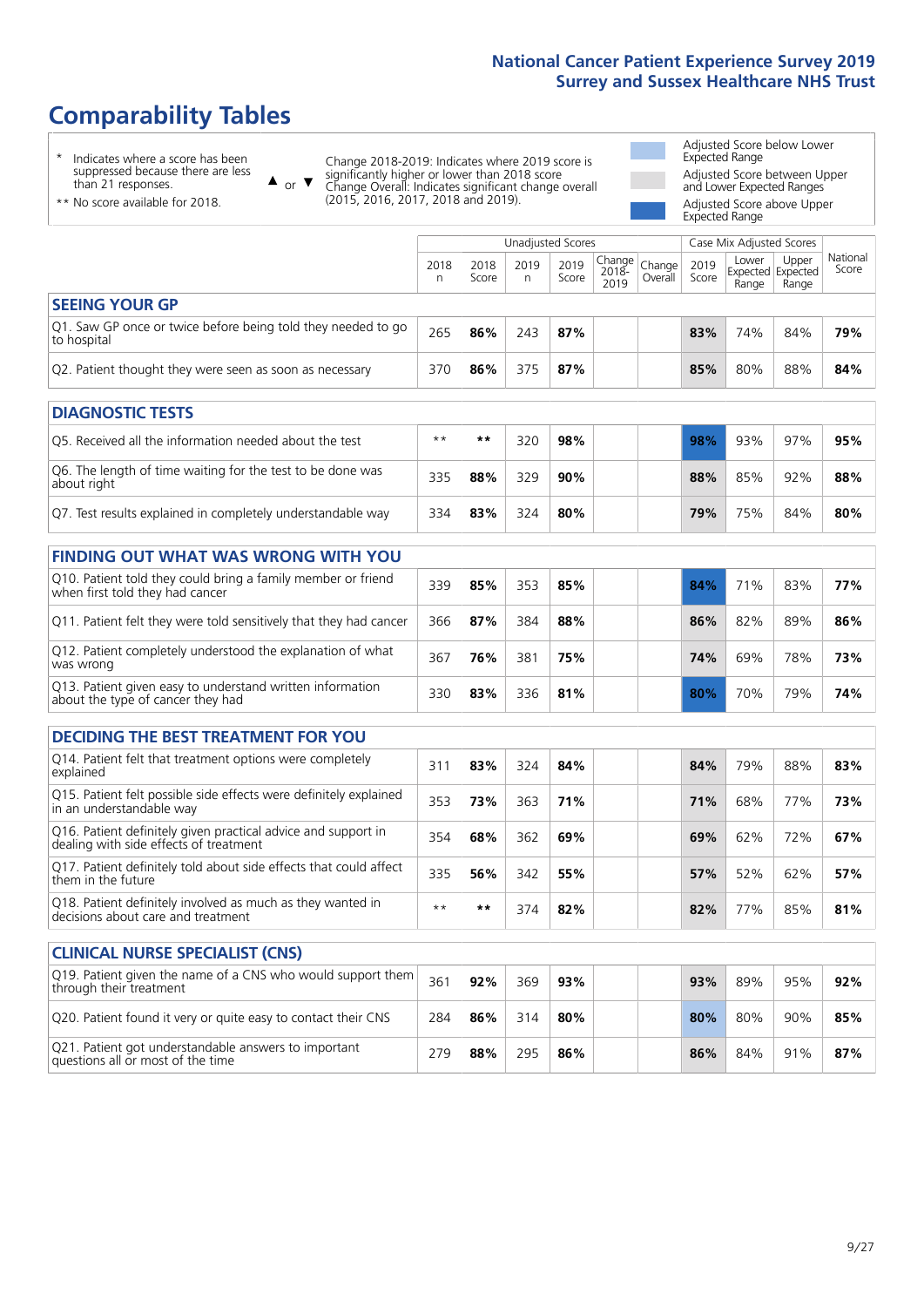# **Comparability Tables**

\* Indicates where a score has been suppressed because there are less than 21 responses.

\*\* No score available for 2018.

 $\triangle$  or  $\nabla$ 

Change 2018-2019: Indicates where 2019 score is significantly higher or lower than 2018 score Change Overall: Indicates significant change overall (2015, 2016, 2017, 2018 and 2019).

Adjusted Score below Lower Expected Range Adjusted Score between Upper and Lower Expected Ranges Adjusted Score above Upper Expected Range

|                                                                                                                   |              |               | Unadjusted Scores |               |                         |                   |               | Case Mix Adjusted Scores            |                |                   |
|-------------------------------------------------------------------------------------------------------------------|--------------|---------------|-------------------|---------------|-------------------------|-------------------|---------------|-------------------------------------|----------------|-------------------|
|                                                                                                                   | 2018<br>n    | 2018<br>Score | 2019<br>n         | 2019<br>Score | Change<br>2018-<br>2019 | Change<br>Overall | 2019<br>Score | Lower<br>Expected Expected<br>Range | Upper<br>Range | National<br>Score |
| <b>SUPPORT FOR PEOPLE WITH CANCER</b>                                                                             |              |               |                   |               |                         |                   |               |                                     |                |                   |
| Q22. Hospital staff gave information about support or self-help<br>groups for people with cancer                  | 295          | 89%           | 313               | 91%           |                         |                   | 91%           | 84%                                 | 92%            | 88%               |
| Q23. Hospital staff discussed or gave information about the<br>impact cancer could have on day to day activities  | 224          | 79%           | 239               | 84%           |                         |                   | 84%           | 79%                                 | 89%            | 84%               |
| Q24. Hospital staff gave information on getting financial help or<br>possible benefits                            | 146          | 52%           | 175               | 60%           |                         |                   | 59%           | 55%                                 | 71%            | 63%               |
| Q25. Hospital staff told patient they could get free prescriptions                                                | 157          | 90%           | 178               | 84%           |                         |                   | 84%           | 76%                                 | 88%            | 82%               |
| <b>OPERATIONS</b>                                                                                                 |              |               |                   |               |                         |                   |               |                                     |                |                   |
| Q27. Beforehand, patient had all the information needed about<br>the operation                                    | 224          | 94%           | 196               | 97%           |                         |                   | 97%           | 94%                                 | 99%            | 96%               |
| Q28. Afterwards, staff completely explained how operation had<br>gone in understandable way                       | 219          | 79%           | 196               | 86%           |                         |                   | 86%           | 74%                                 | 85%            | 79%               |
| <b>HOSPITAL CARE AS AN INPATIENT</b>                                                                              |              |               |                   |               |                         |                   |               |                                     |                |                   |
| Q30. Hospital staff didn't talk in front of patient as if patient<br>wasn't there                                 | $**$         | $***$         | 129               | 81%           |                         |                   | 79%           | 77%                                 | 90%            | 84%               |
| Q31. Patient had confidence and trust in all doctors treating<br>them                                             | $\star\star$ | $***$         | 130               | 80%           |                         |                   | 79%           | 77%                                 | 90%            | 84%               |
| Q32. Patient's family or someone close definitely felt able to talk<br>to a doctor                                | $\star\star$ | $***$         | 108               | 69%           |                         |                   | 69%           | 64%                                 | 81%            | 72%               |
| Q33. Patient had confidence and trust in all the ward nurses<br>treating them                                     | $* *$        | $***$         | 130               | 74%           |                         |                   | 73%           | 66%                                 | 82%            | 74%               |
| Q34. Patient thought there were always or nearly always<br>enough nurses on duty to care for them                 | $**$         | $***$         | 130               | 72%           |                         |                   | 72%           | 55%                                 | 74%            | 64%               |
| Q35. All hospital staff asked patient what name they prefer to<br>be called by                                    | $**$         | $***$         | 125               | 58%           |                         |                   | 59%           | 61%                                 | 81%            | 71%               |
| Q36. Patient always given enough privacy when discussing<br>condition or treatment                                | $\star\star$ | $***$         | 130               | 91%           |                         |                   | 90%           | 78%                                 | 91%            | 85%               |
| Q37. Patient definitely found hospital staff to discuss worries or<br>fears during their inpatient visit          | $* *$        | **            | 91                | 55%           |                         |                   | 55%           | 42%                                 | 62%            | 52%               |
| Q38. Hospital staff definitely did everything they could to help<br>control pain                                  | $* *$        | $***$         | 114               | 82%           |                         |                   | 82%           | 76%                                 | 90%            | 83%               |
| Q39. Patient always felt they were treated with respect and<br>dignity while in hospital                          | $\star\star$ | $***$         | 130               | 90%           |                         |                   | 90%           | 82%                                 | 93%            | 88%               |
| Q40. Patient given clear written information about what should<br>or should not do after leaving hospital         | $**$         | $***$         | 120               | 88%           |                         |                   | 87%           | 79%                                 | 92%            | 86%               |
| Q41. Hospital staff told patient who to contact if worried about<br>condition or treatment after leaving hospital | $**$         | $***$         | 123               | 94%           |                         |                   | 94%           | 90%                                 | 98%            | 94%               |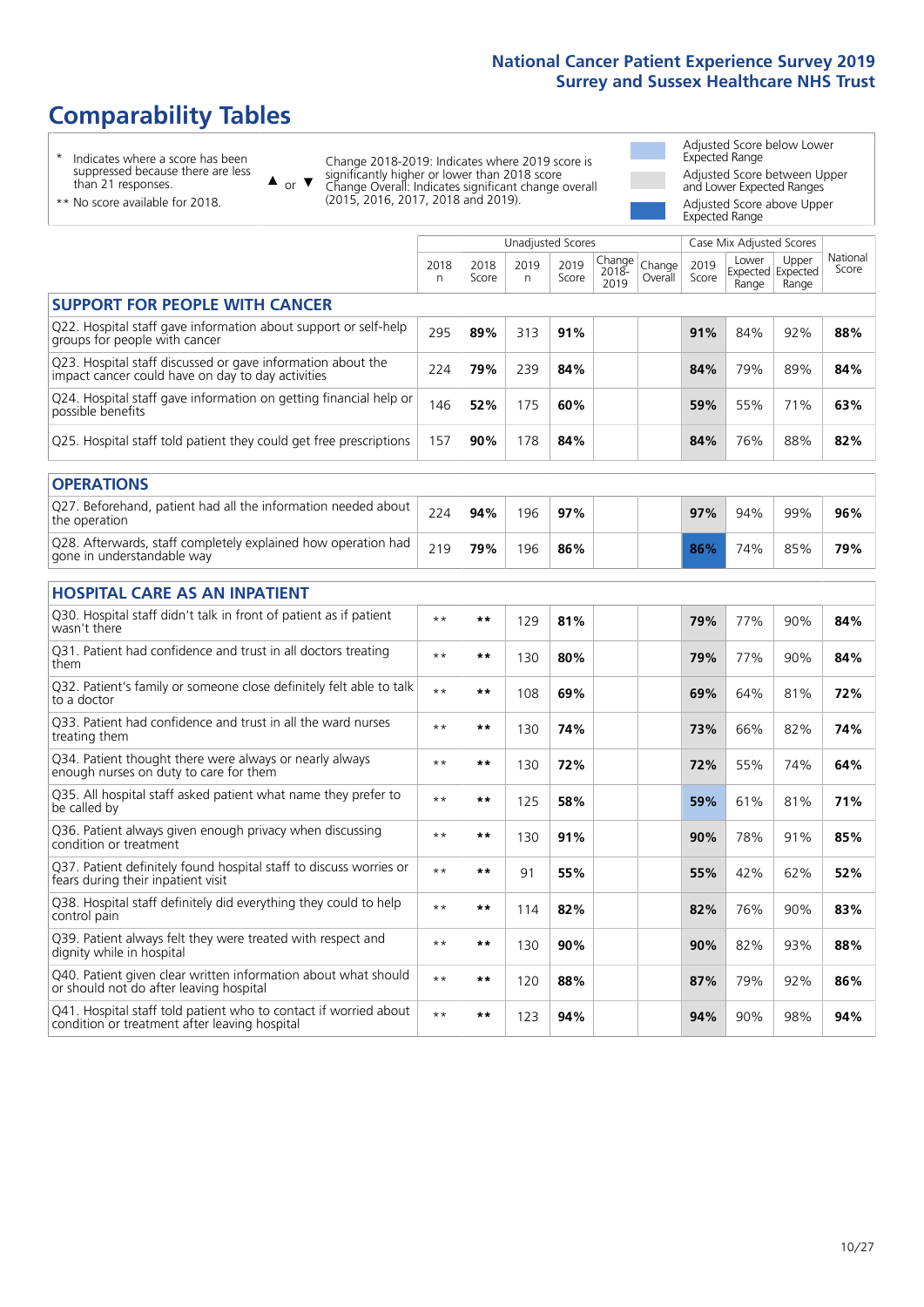# **Comparability Tables**

\* Indicates where a score has been suppressed because there are less than 21 responses.

\*\* No score available for 2018.

 $\triangle$  or  $\nabla$ 

Change 2018-2019: Indicates where 2019 score is significantly higher or lower than 2018 score Change Overall: Indicates significant change overall (2015, 2016, 2017, 2018 and 2019).

Adjusted Score below Lower Expected Range Adjusted Score between Upper and Lower Expected Ranges Adjusted Score above Upper Expected Range

|                                                                                                                       |              |               | <b>Unadjusted Scores</b> |               |                         | Case Mix Adjusted Scores |               |                |                                     |                   |
|-----------------------------------------------------------------------------------------------------------------------|--------------|---------------|--------------------------|---------------|-------------------------|--------------------------|---------------|----------------|-------------------------------------|-------------------|
|                                                                                                                       | 2018<br>n    | 2018<br>Score | 2019<br>n.               | 2019<br>Score | Change<br>2018-<br>2019 | Change<br>Overall        | 2019<br>Score | Lower<br>Range | Upper<br>Expected Expected<br>Range | National<br>Score |
| <b>HOSPITAL CARE AS A DAY PATIENT / OUTPATIENT</b>                                                                    |              |               |                          |               |                         |                          |               |                |                                     |                   |
| Q43. Patient definitely found hospital staff to discuss worries or<br>fears during their outpatient or day case visit | 251          | 70%           | 276                      | 68%           |                         |                          | 70%           | 65%            | 76%                                 | 71%               |
| Q44. Cancer doctor had the right documents at patient's last<br>outpatient appointment                                | 330          | 95%           | 337                      | 97%           |                         |                          | 97%           | 94%            | 98%                                 | 96%               |
| Q46. Beforehand patient completely had all information needed<br>about radiotherapy treatment                         | 137          | 87%           | 126                      | 89%           |                         |                          | 89%           | 80%            | 92%                                 | 86%               |
| Q47. Patient completely given understandable information<br>about whether radiotherapy was working                    | 116          | 62%           | 117                      | 63%           |                         |                          | 63%           | 51%            | 69%                                 | 60%               |
| Q49. Beforehand patient completely had all information needed<br>about chemotherapy treatment                         | 168          | 88%           | 147                      | 86%           |                         |                          | 87%           | 78%            | 90%                                 | 84%               |
| Q50. Patient given enough information about whether<br>chemotherapy was working in a completely understandable way    | 147          | 69%           | 134                      | 73%           |                         |                          | 74%           | 60%            | 76%                                 | 68%               |
| <b>HOME CARE AND SUPPORT</b>                                                                                          |              |               |                          |               |                         |                          |               |                |                                     |                   |
| Q51. Hospital staff definitely gave family or someone close all<br>the information needed to help care at home        | 283          | 63%           | 307                      | 62%           |                         |                          | 63%           | 54%            | 65%                                 | 60%               |
| Q52. Patient definitely given enough support from health or<br>social services during treatment                       | 141          | 57%           | 169                      | 54%           |                         |                          | 53%           | 43%            | 61%                                 | 52%               |
| Q53. Patient definitely given enough support from health or<br>social services after treatment                        | 75           | 49%           | 99                       | 43%           |                         |                          | 44%           | 35%            | 55%                                 | 45%               |
| <b>CARE FROM YOUR GENERAL PRACTICE</b>                                                                                |              |               |                          |               |                         |                          |               |                |                                     |                   |
| Q54. GP given enough information about patient's condition<br>and treatment                                           | 317          | 98%           | 327                      | 96%           |                         |                          | 95%           | 93%            | 98%                                 | 95%               |
| Q55. General practice staff definitely did everything they could<br>to support patient during treatment               | 214          | 61%           | 234                      | 53%           |                         |                          | 53%           | 52%            | 65%                                 | 58%               |
| <b>YOUR OVERALL NHS CARE</b>                                                                                          |              |               |                          |               |                         |                          |               |                |                                     |                   |
| Q56. Different people treating and caring for patient always<br>work well together to give best possible care         | $\star\star$ | **            | 368                      | 71%           |                         |                          | 71%           | 68%            | 78%                                 | 73%               |
| Q57. Patient given a care plan                                                                                        | 290          | 39%           | 285                      | 43%           |                         |                          | 43%           | 32%            | 43%                                 | 38%               |
| Q58. Overall the administration of care was good or very good                                                         | 367          | 89%           | 380                      | 89%           |                         |                          | 89%           | 85%            | 92%                                 | 89%               |
| Q59. Patient felt length of time for attending clinics and<br>appointments for cancer was about right                 | 368          | 77%           | 376                      | 80%           |                         | ▲                        | 81%           | 61%            | 77%                                 | 69%               |
| Q60. Someone discussed with patient whether they would like<br>to take part in cancer research                        | 352          | 17%           | 348                      | 21%           |                         |                          | 22%           | 21%            | 40%                                 | 30%               |
| Q61. Patient's average rating of care scored from very poor to<br>very good                                           | 365          | 8.8           | 372                      | 8.9           |                         |                          | 8.9           | 8.6            | 9.0                                 | 8.8               |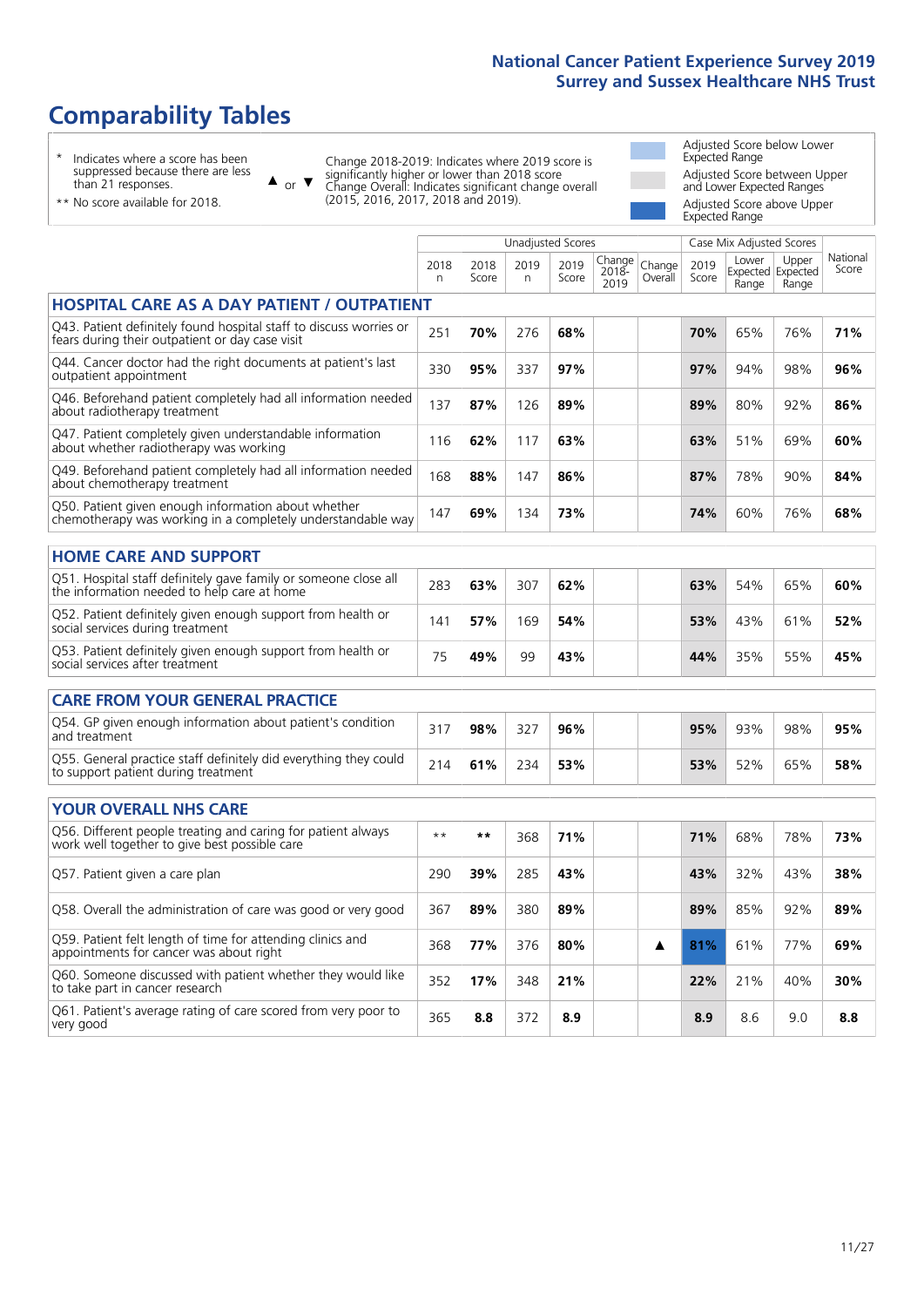# **Tumour Type Tables**

- \* Indicates where a score has been suppressed because there are less than 21 responses.
- n.a. Indicates that there were no respondents for that tumour group.

| <b>SEEING YOUR GP</b>                           |          |              |                 |                        |                     |                |                  |         | Tumour Group |         |                                                     |                 |                 |       |                |
|-------------------------------------------------|----------|--------------|-----------------|------------------------|---------------------|----------------|------------------|---------|--------------|---------|-----------------------------------------------------|-----------------|-----------------|-------|----------------|
|                                                 |          | Brain<br>CNS | <b>Breast</b>   | olorectal.<br>LGT<br>Ü | त्त<br>Gynaecologic | Haematological | Head and<br>Neck | Dung    | Prostate     | Sarcoma | Skin                                                | Upper<br>Gastro | Urological      | Other | All<br>Cancers |
| Q1. Saw GP once or twice before being told they | Trust    |              | n.a. $95\%$ 86% |                        |                     | 65%            | $\star$          | $\star$ | $\star$      | n.a.    |                                                     |                 | n.a. 93%        |       | 87%            |
| needed to go to hospital                        | National | 59%          |                 | 94% 75% 77%            |                     |                |                  |         |              |         | 67%   79%   71%   82%   71%   90%                   |                 | 74% 83% 74% 79% |       |                |
| Q2. Patient thought they were seen as soon as   | Trust    | n.a.         |                 | 88% 80%                | $\star$             | 84%            | $\star$          | $\star$ | $\star$      | n.a.    |                                                     | n.a.            | 89% 95% 87%     |       |                |
| necessary                                       | National | 79%          |                 |                        |                     |                |                  |         |              |         | 89% 83% 81% 82% 81% 84% 86% 69% 85% 79% 85% 79% 84% |                 |                 |       |                |

#### **DIAGNOSTIC TESTS** Tumour Group

|                                                   |              | Brain | <b>Breast</b> | olorectal<br>LGT<br>$\cup$ | ᢛ<br>Gynaecologic | Haematological              | Head and<br>Neck | Lung    | Prostate | Sarcoma | Skin | Upper<br>Gastro | Jrological                                                      | Other | All<br>Cancers |
|---------------------------------------------------|--------------|-------|---------------|----------------------------|-------------------|-----------------------------|------------------|---------|----------|---------|------|-----------------|-----------------------------------------------------------------|-------|----------------|
| Q5. Received all the information needed about     | <b>Trust</b> | n.a.  | 98% 97%       |                            |                   | 100%                        | $\ast$           | $\star$ | $\star$  | n.a.    |      | n.a.            | 97%                                                             |       | 98%            |
| the test                                          | National     | 93%   | 95%           | 95%                        |                   | 93% 95%                     |                  | 93% 95% | 95%      | 93%     | 96%  |                 | 95% 95% 95%                                                     |       | 95%            |
| Q6. The length of time waiting for the test to be | Trust        | n.a.  | 92%           | 81%                        | $\star$           | 90%                         | $\star$          | $\star$ | $\star$  | n.a.    |      | n.a.            | 88% 95% 90%                                                     |       |                |
| done was about right                              | National     |       | 84% 91% 88%   |                            |                   |                             |                  |         |          |         |      |                 | 86%   89%   88%   87%   87%   81%   87%   84%   87%   86%   88% |       |                |
| Q7. Test results explained in completely          | Trust        | n.a.  |               | 80% 86%                    | $\star$           | 78%                         | $\star$          | $\star$ | $\star$  | n.a.    |      | n.a.            | 77% 86% 80%                                                     |       |                |
| understandable way                                | National 71% |       |               |                            |                   | 83% 82% 77% 77% 79% 80% 80% |                  |         |          |         |      |                 | 78% 84% 75% 80% 76% 80%                                         |       |                |

| <b>FINDING OUT WHAT WAS WRONG WITH YOU</b>        |              |       |               |                          |                |                |                        |             | <b>Tumour Group</b> |         |         |                 |           |             |                |
|---------------------------------------------------|--------------|-------|---------------|--------------------------|----------------|----------------|------------------------|-------------|---------------------|---------|---------|-----------------|-----------|-------------|----------------|
|                                                   |              | Brain | <b>Breast</b> | ╮<br>Colorectal /<br>LGT | Gynaecological | Haematological | ad and<br>Neck<br>Head | Lung        | Prostate            | Sarcoma | Skin    | Upper<br>Gastro | Jrologica | Other       | All<br>Cancers |
| Q10. Patient told they could bring a family       | <b>Trust</b> | n.a.  | 88%           | 92%                      | $\star$        | 75%            | $\star$                | $\star$     | $\star$             | n.a.    | $\star$ | n.a.            |           | 82% 90%     | 85%            |
| member or friend when first told they had cancer  | National     | 85%   | 82%           | 82%                      | 71%            | 71%            | 71%                    | 77%         | 79%                 | 73%     | 69%     | 76%             |           | 73% 75%     | 77%            |
| Q11. Patient felt they were told sensitively that | Trust        | n.a.  | 89%           | 90%                      | $\star$        | 83%            | $\star$                | $\star$     | $\star$             | n.a.    | $\star$ | n.a.            |           | 86% 86% 88% |                |
| they had cancer                                   | National     | 79%   | 89%           | 87%                      | 82%            | 84%            | 87%                    | 83%         | 86%                 | 84%     | 89%     | 81%             |           | 84% 83%     | 86%            |
| Q12. Patient completely understood the            | Trust        | n.a.  |               | 74% 93%                  | $\star$        | 62%            | $\star$                | $\star$     | $\star$             | n.a.    | $\star$ | n.a.            | 81%       | $\star$     | 75%            |
| explanation of what was wrong                     | National     | 66%   | 77%           | 79%                      | 73%            | 60%            | 78%                    | 76%         | 79%                 | 67%     | 80%     | 70%             | 77%       | 70%         | 73%            |
| Q13. Patient given easy to understand written     | Trust        | n.a.  |               | 78% 86%                  | $\star$        | 85%            | $\ast$                 | $\star$     | $\star$             | n.a.    | $\star$ | n.a.            | 89%       | $\ast$      | 81%            |
| information about the type of cancer they had     | National     | 66%   |               | 78% 73%                  | 71%            | 76%            |                        | 69% 67% 83% |                     |         | 67% 84% | 67%             | 74%       | 65%         | 74%            |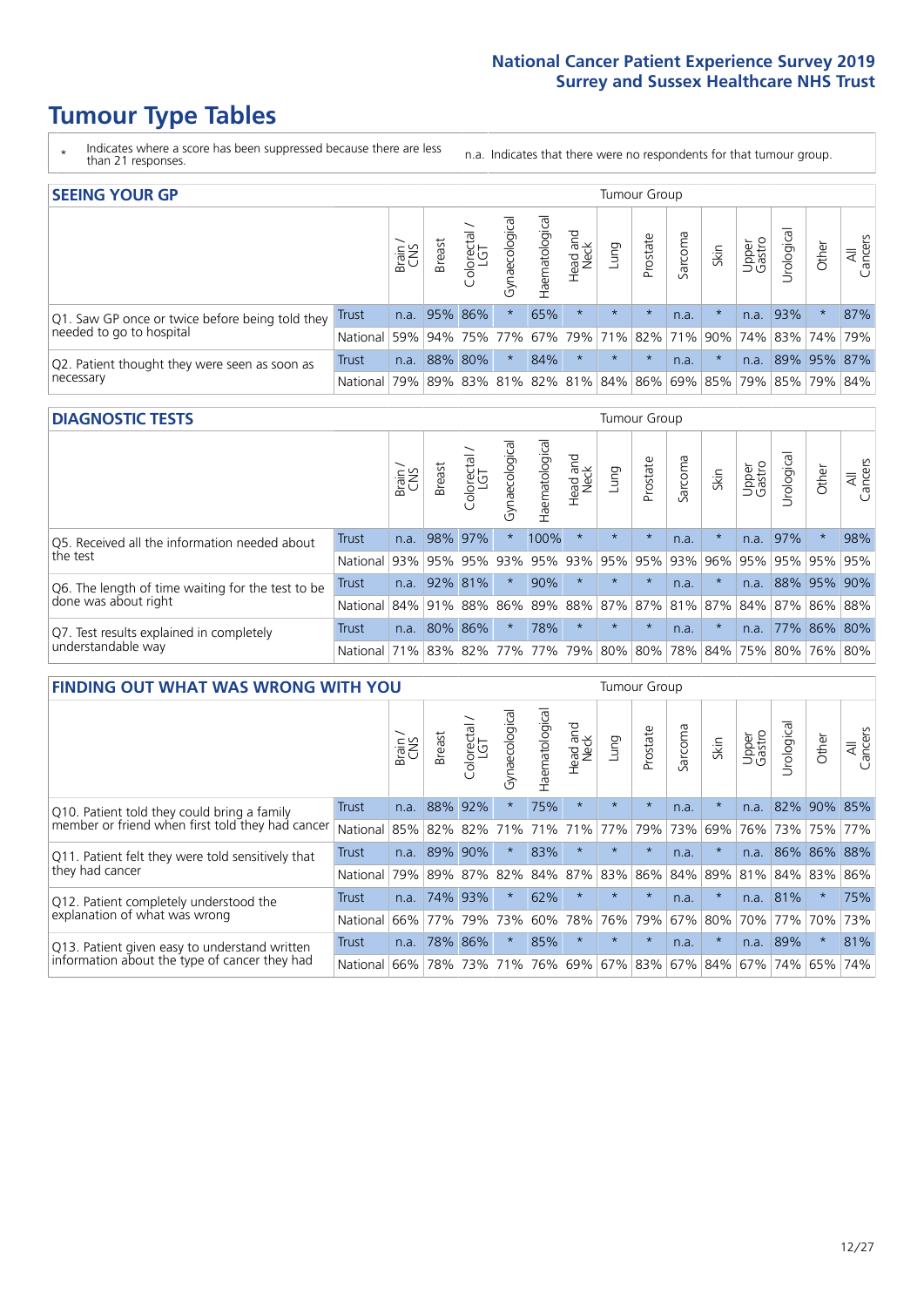# **Tumour Type Tables**

\* Indicates where a score has been suppressed because there are less than 21 responses.

n.a. Indicates that there were no respondents for that tumour group.

| <b>DECIDING THE BEST TREATMENT FOR YOU</b>         | olorectal.<br>LGT<br><b>Breast</b><br>Brain<br>$\cup$ |      |     |     |                |                                         |                         |         |          |         |         |                 |           |         |                |
|----------------------------------------------------|-------------------------------------------------------|------|-----|-----|----------------|-----------------------------------------|-------------------------|---------|----------|---------|---------|-----------------|-----------|---------|----------------|
|                                                    |                                                       |      |     |     | Gynaecological | Haematological                          | ead and<br>Neck<br>Head | Lung    | Prostate | Sarcoma | Skin    | Upper<br>Gastro | Jrologica | Other   | All<br>Cancers |
| Q14. Patient felt that treatment options were      | Trust                                                 | n.a. | 85% | 81% | $\star$        | 83%                                     | $\star$                 | $\star$ | $\star$  | n.a.    | $\ast$  | n.a.            | 85%       | $\star$ | 84%            |
| completely explained                               | National                                              | 85%  | 85% | 85% | 85%            | 82%                                     | 87%                     | 84%     | 83%      | 83%     | 89%     | 81%             | 83%       | 79%     | 83%            |
| Q15. Patient felt possible side effects were       | Trust                                                 | n.a. | 74% | 68% | $\star$        | 63%                                     | $\star$                 | $\star$ | $\star$  | n.a.    | $\star$ | n.a.            | 69%       | $\star$ | 71%            |
| definitely explained in an understandable way      | National                                              | 69%  | 74% | 76% | 75%            | 69%                                     | 73%                     | 74%     | 73%      | 73%     | 77%     | 72%             | 71%       | 70%     | 73%            |
| Q16. Patient definitely given practical advice and | Trust                                                 | n.a. | 71% | 62% | $\star$        | 67%                                     | $\star$                 | $\star$ | $\star$  | n.a.    | $\star$ | n.a.            | 69%       | $\star$ | 69%            |
| support in dealing with side effects of treatment  | National                                              | 63%  | 70% | 70% | 69%            | 65%                                     | 70%                     | 69%     | 65%      | 66%     | 71%     | 66%             | 63%       | 64%     | 67%            |
| Q17. Patient definitely told about side effects    | Trust                                                 | n.a. | 55% | 66% | $\star$        | 43%                                     | $\star$                 | $\star$ | $\star$  | n.a.    | $\star$ | n.a.            | 63%       | $\star$ | 55%            |
| that could affect them in the future               | National                                              | 62%  | 57% | 59% | 56%            | 51%                                     | 64%                     | 56%     | 66%      | 54%     | 66%     | 53%             | 56%       | 52%     | 57%            |
| Q18. Patient definitely involved as much as they   | Trust                                                 | n.a. | 80% | 85% | $\star$        | 79%                                     | $\star$                 | $\star$ | $\star$  | n.a.    | $\star$ | n.a.            | 90%       | $\star$ | 82%            |
| wanted in decisions about care and treatment       | National                                              | 79%  |     |     |                | 81% 83% 81% 80% 81% 81% 84% 81% 87% 79% |                         |         |          |         |         |                 | 79%       | 78% 81% |                |

#### **CLINICAL NURSE SPECIALIST (CNS)** Tumour Group

|                                             |          | Brain | <b>Breast</b>   | olorectal<br>LGT<br>$\cup$ | aecologica<br>Ğ | $\overline{\sigma}$<br>Ü<br>aematologi | Head and<br>Neck | Lung            | Prostate | Sarcoma | Skin | Upper<br>Gastro | $\sigma$<br>rologica | Other                               | All<br>ancers<br>Ü |
|---------------------------------------------|----------|-------|-----------------|----------------------------|-----------------|----------------------------------------|------------------|-----------------|----------|---------|------|-----------------|----------------------|-------------------------------------|--------------------|
| Q19. Patient given the name of a CNS who    | Trust    | n.a.  | 97% 80%         |                            |                 | 89%                                    | $\star$          | $\star$         | $\star$  | n.a.    |      | n.a.            | 95%                  | $\ast$                              | 93%                |
| would support them through their treatment  | National |       | 95% 95% 92% 95% |                            |                 | 92%                                    | 91%              | 94% 91%         |          |         |      | 91% 91% 93%     |                      | 85% 89%                             | 92%                |
| Q20. Patient found it very or quite easy to | Trust    | n.a.  |                 | 78% 63%                    |                 | 82%                                    | $\star$          | $\star$         | n.a.     | n.a.    |      | n.a.            | 94%                  |                                     | 80%                |
| contact their CNS                           | National |       | 86% 84% 88% 85% |                            |                 |                                        |                  | 87% 86% 86% 80% |          |         |      | 86% 90% 85%     |                      | 83% 83%                             | 85%                |
| Q21. Patient got understandable answers to  | Trust    | n.a.  | 84% 81%         |                            |                 | 87%                                    | $\star$          | n.a.            | n.a.     | n.a.    | n.a. | n.a.            | 97%                  | $\ast$                              | 86%                |
| important questions all or most of the time | National |       | 82% 87% 89% 86% |                            |                 |                                        |                  |                 |          |         |      |                 |                      | 89% 88% 86% 87% 87% 93% 86% 87% 86% | 87%                |

| <b>SUPPORT FOR PEOPLE WITH CANCER</b>                                                             |              |       |               |                             |                |                |                        |         | Tumour Group |         |         |                 |           |         |                |
|---------------------------------------------------------------------------------------------------|--------------|-------|---------------|-----------------------------|----------------|----------------|------------------------|---------|--------------|---------|---------|-----------------|-----------|---------|----------------|
|                                                                                                   |              | Brain | <b>Breast</b> | ╮<br>olorectal.<br>LGT<br>Ū | Gynaecological | Haematological | ad and<br>Neck<br>Head | Lung    | Prostate     | Sarcoma | Skin    | Upper<br>Gastro | Urologica | Other   | All<br>Cancers |
| Q22. Hospital staff gave information about<br>support or self-help groups for people with         | <b>Trust</b> | n.a.  | 95%           | 90%                         | $\star$        | 82%            | $\star$                | $\star$ | n.a.         | n.a.    | n.a.    | n.a.            | 85%       | $\ast$  | 91%            |
| cancer                                                                                            | National     | 92%   | 92%           | 88%                         | 87%            | 86%            | 88%                    | 87%     | 91%          | 86%     | 90%     | 88%             | 81%       | 83%     | 88%            |
| Q23. Hospital staff discussed or gave information<br>about the impact cancer could have on day to | Trust        | n.a.  | 86%           | $\star$                     | $\star$        | 71%            | $\ast$                 | $\star$ | n.a.         | n.a.    | n.a.    | n.a.            | 91%       | $\star$ | 84%            |
| day activities                                                                                    | National     | 84%   | 86% 85%       |                             | 82%            | 84%            | 84%                    | 83%     | 88%          |         | 81% 86% | 83%             | 78%       | 79%     | 84%            |
| Q24. Hospital staff gave information on getting                                                   | Trust        | n.a.  | 68%           | $\star$                     | n.a.           | 46%            | n.a.                   | $\star$ | $\star$      | n.a.    | n.a.    | n.a.            | $\star$   | $\star$ | 60%            |
| financial help or possible benefits                                                               | National     | 78%   | 68%           | 61%                         | 66%            | 61%            | 67%                    | 72%     | 55%          | 64%     | 60%     | 64%             | 47%       | 59%     | 63%            |
| Q25. Hospital staff told patient they could get                                                   | Trust        | n.a.  | 84%           |                             | n.a.           | 96%            | $\ast$                 | n.a.    | n.a.         | n.a.    | n.a.    | n.a.            | $\star$   | $\ast$  | 84%            |
| free prescriptions                                                                                | National I   | 82%   | 81%           | 83%                         | 79%            |                | 87% 84% 86% 80%        |         |              | 78%     | 71%     | 84%             | 73%       | 81%     | 82%            |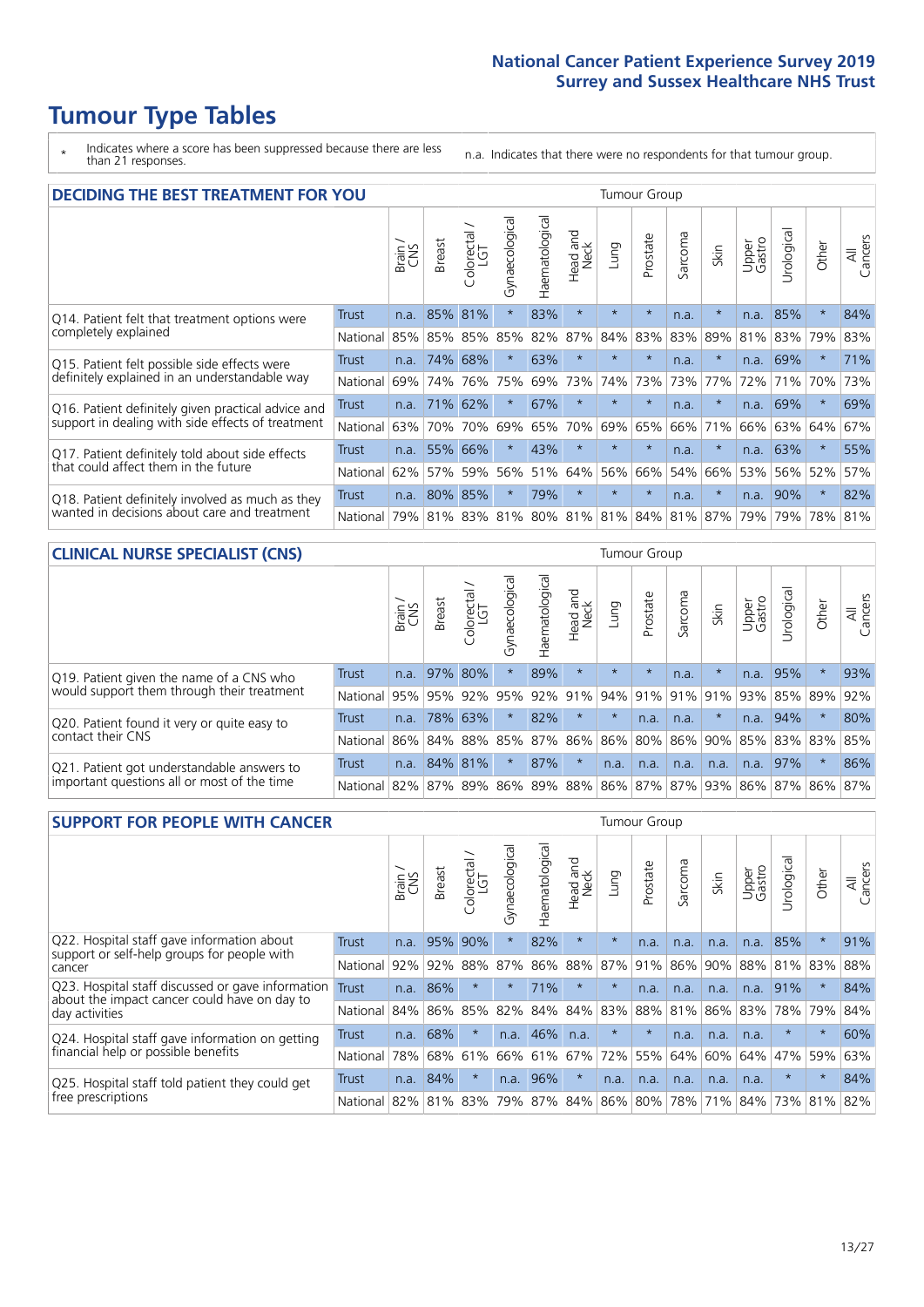# **Tumour Type Tables**

- \* Indicates where a score has been suppressed because there are less than 21 responses.
- n.a. Indicates that there were no respondents for that tumour group.

| <b>OPERATIONS</b>                                |              |       |               |                   |                |                |                  |             | Tumour Group |         |                     |                 |                                         |         |                |
|--------------------------------------------------|--------------|-------|---------------|-------------------|----------------|----------------|------------------|-------------|--------------|---------|---------------------|-----------------|-----------------------------------------|---------|----------------|
|                                                  |              | Brain | <b>Breast</b> | Colorectal<br>LGT | Gynaecological | Haematological | Head and<br>Neck | <b>Lung</b> | Prostate     | Sarcoma | Skin                | Upper<br>Gastro | Urological                              | Other   | All<br>Cancers |
| Q27. Beforehand, patient had all the information | <b>Trust</b> | n.a.  | 97% 97%       |                   | $\star$        | $\star$        | $\star$          | n.a.        | n.a.         | n.a.    |                     | n.a.            | 100%                                    |         | 97%            |
| needed about the operation                       | National     | 96%   | 97%           | 96%               |                | 96% 94%        |                  |             |              |         | 96% 95% 97% 95% 96% |                 | 96% 95% 95%                             |         | 96%            |
| Q28. Afterwards, staff completely explained how  | <b>Trust</b> | n.a.  |               | 88% 88%           | $\star$        | $\star$        | $\star$          | n.a.        | n.a.         | n.a.    |                     | n.a.            | 83%                                     | $\star$ | 86%            |
| operation had gone in understandable way         | National I   | 76%   |               | 79% 83%           |                |                |                  |             |              |         |                     |                 | 79% 78% 79% 79% 78% 80% 82% 79% 76% 77% |         | 79%            |

#### **HOSPITAL CARE AS AN INPATIENT** Tumour Group

|                                                                                                          |              | Brain | Breast       | Colorectal /<br>LGT | Gynaecological | Haematological | Head and<br>Neck | Lung                    | Prostate | Sarcoma | Skin | Upper<br>Gastro | Urological  | Other   | All<br>Cancers |
|----------------------------------------------------------------------------------------------------------|--------------|-------|--------------|---------------------|----------------|----------------|------------------|-------------------------|----------|---------|------|-----------------|-------------|---------|----------------|
| Q30. Hospital staff didn't talk in front of patient                                                      | <b>Trust</b> | n.a.  | 78%          | 88%                 | $\star$        | $\star$        | $\star$          | n.a.                    | n.a.     | n.a.    | n.a. | n.a.            | 81%         | $\star$ | 81%            |
| as if patient wasn't there                                                                               | National     | 81%   | 86%          | 81%                 | 83%            | 84%            | 83%              | 81%                     | 88%      | 86%     | 86%  | 81%             | 83%         | 82%     | 84%            |
| O31. Patient had confidence and trust in all                                                             | Trust        | n.a.  | 76% 81%      |                     | $\star$        | $\star$        | $\star$          | n.a.                    | n.a.     | n.a.    | n.a. | n.a.            | 81%         | $\star$ | 80%            |
| doctors treating them                                                                                    | National     | 82%   | 83%          | 85%                 |                | 83% 82%        | 87%              | 83%                     | 89%      | 86%     | 85%  |                 | 81% 85%     | 80%     | 84%            |
| Q32. Patient's family or someone close definitely                                                        | <b>Trust</b> | n.a.  | 75%          | 64%                 | $\star$        | $\star$        | $\star$          | n.a.                    | n.a.     | n.a.    | n.a. | n.a.            | 64%         | $\star$ | 69%            |
| felt able to talk to a doctor                                                                            | National     | 67%   | 72%          | 73%                 | 72%            | 74%            | 75%              | 74%                     | 72%      | 71%     | 74%  | 73%             | 71%         | 69%     | 72%            |
| Q33. Patient had confidence and trust in all the                                                         | <b>Trust</b> | n.a.  | 69% 63%      |                     | $\star$        | $\star$        | $\star$          | n.a.                    | n.a.     | n.a.    | n.a. | n.a.            | 96%         | $\ast$  | 74%            |
| ward nurses treating them                                                                                | National     | 72%   | 73%          | 72%                 |                | 71% 77%        | 75%              | 77%                     | 79%      | 74%     | 75%  |                 | 73% 77%     | 69%     | 74%            |
| Q34. Patient thought there were always or nearly                                                         | Trust        | n.a.  | 76% 66%      |                     | $\star$        | $\star$        | $\star$          | n.a.                    | n.a.     | n.a.    | n.a. | n.a.            | 81%         | $\star$ | 72%            |
| always enough nurses on duty to care for them                                                            | National     | 68%   | 64%          | 62%                 | 63%            | 63%            | 65%              | 68%                     | 72%      | 65%     | 70%  | 65%             | 66%         | 60%     | 64%            |
| Q35. All hospital staff asked patient what name                                                          | <b>Trust</b> | n.a.  | 57% 53%      |                     | $\star$        | $\star$        | $\star$          | n.a.                    | n.a.     | n.a.    | n.a. | n.a.            | 79%         | $\star$ | 58%            |
| they prefer to be called by                                                                              | National     | 68%   | 62%          | 74%                 | 65%            | 72%            | 71%              | 76%                     | 72%      | 74%     | 70%  | 78%             | 76%         | 69%     | 71%            |
| Q36. Patient always given enough privacy when                                                            | <b>Trust</b> | n.a.  | 90%          | 88%                 |                | $\star$        | $\star$          | n.a.                    | n.a.     | n.a.    | n.a. | n.a.            | 96%         | $\star$ | 91%            |
| discussing condition or treatment                                                                        | National     | 78%   |              | 84% 85%             | 81%            | 86%            | 87%              | 84%                     | 88%      | 84%     | 84%  | 84%             | 85%         | 82%     | 85%            |
| Q37. Patient definitely found hospital staff to<br>discuss worries or fears during their inpatient visit | <b>Trust</b> | n.a.  | 49% 57%      |                     |                | *              | $\star$          | n.a.                    | n.a.     | n.a.    | n.a. | n.a.            | $\star$     | $\star$ | 55%            |
|                                                                                                          | National     | 45%   |              | 51% 55%             |                | 51% 56%        | 52%              | 49%                     | 53%      | 54%     | 51%  | 53%             | 49%         | 46%     | 52%            |
| Q38. Hospital staff definitely did everything they                                                       | <b>Trust</b> |       | n.a. 73% 79% |                     | $\star$        | $\star$        | $\star$          | n.a.                    | n.a.     | n.a.    | n.a. | n.a.            | $\star$     | $\star$ | 82%            |
| could to help control pain                                                                               | National     | 85%   | 83%          | 84%                 | 82%            | 82%            | 80%              | 84%                     | 85%      | 83%     | 85%  | 82%             | 81%         | 82%     | 83%            |
| Q39. Patient always felt they were treated with                                                          | <b>Trust</b> | n.a.  | 88% 91%      |                     | $\star$        | $\star$        | $\star$          | n.a.                    | n.a.     | n.a.    | n.a. | n.a.            | 96%         | $\star$ | 90%            |
| respect and dignity while in hospital                                                                    | National     | 85%   | 87%          | 87%                 | 85%            | 89%            | 87%              | 88%                     | 91%      | 89%     | 89%  | 88%             | 90%         | 86%     | 88%            |
| Q40. Patient given clear written information<br>about what should or should not do after leaving         | Trust        | n.a.  | 84% 83%      |                     | $\star$        | $\star$        | $\star$          | n.a.                    | n.a.     | n.a.    | n.a. | n.a.            | 96%         | $\star$ | 88%            |
| hospital                                                                                                 | National     | 80%   | 89%          | 86%                 | 86%            | 83%            | 87%              | 82%                     | 91%      | 85%     | 90%  | 82%             | 87%         | 83%     | 86%            |
| Q41. Hospital staff told patient who to contact<br>if worried about condition or treatment after         | <b>Trust</b> | n.a.  | 90% 97%      |                     | $\star$        | $\star$        | $\star$          | n.a.                    | n.a.     | n.a.    | n.a. | n.a.            | 96%         | $\star$ | 94%            |
| leaving hospital                                                                                         | National     | 94%   |              |                     |                |                |                  | 95% 95% 93% 96% 93% 92% | 96%      | 94%     |      |                 | 95% 92% 92% | 93%     | 94%            |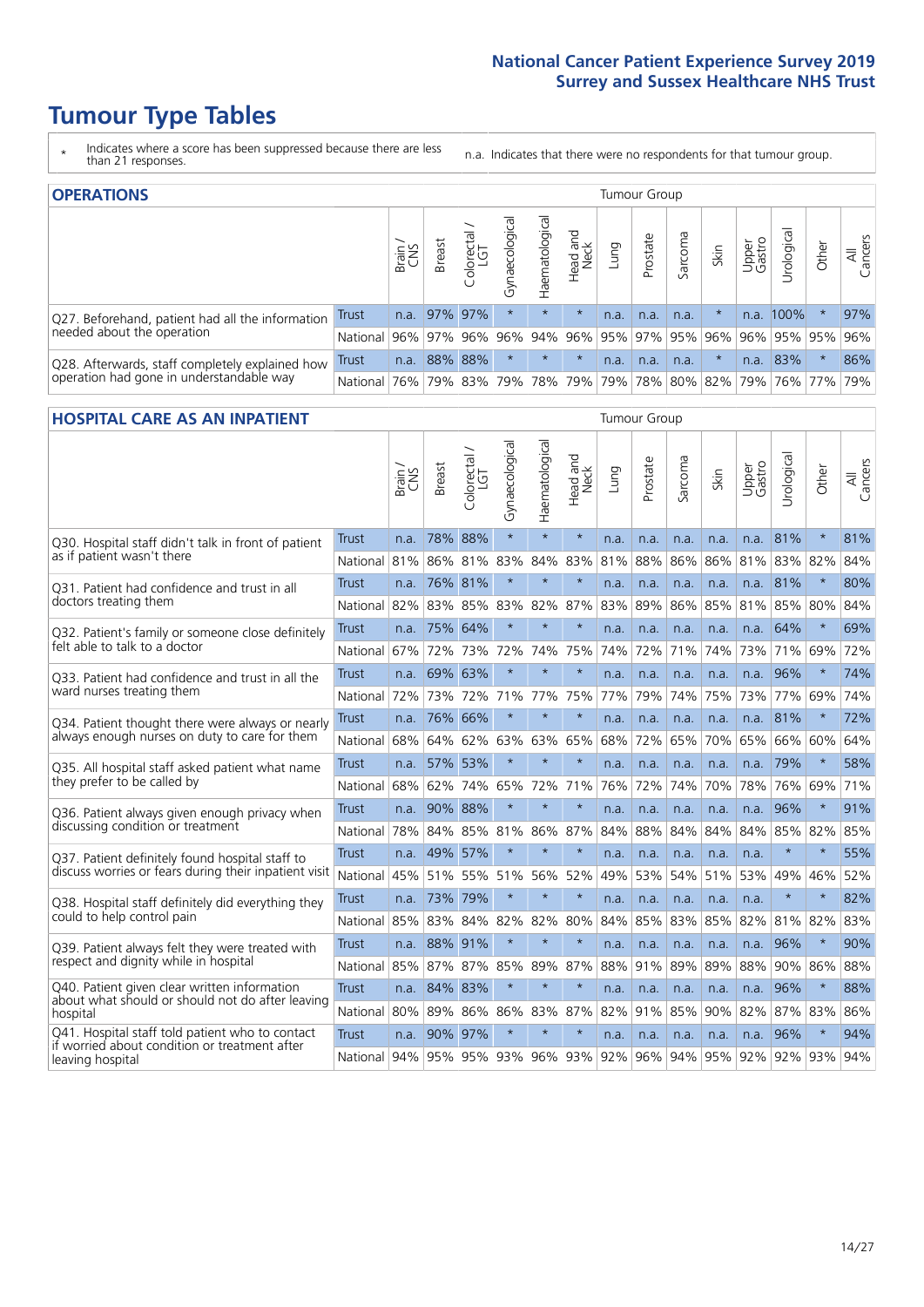# **Tumour Type Tables**

- \* Indicates where a score has been suppressed because there are less than 21 responses.
- n.a. Indicates that there were no respondents for that tumour group.

| <b>HOSPITAL CARE AS A DAY PATIENT / OUTPATIENT</b>                                                                       |          |       |               |                                 |                |                |                         |          | <b>Tumour Group</b> |         |         |                 |            |         |                |  |  |
|--------------------------------------------------------------------------------------------------------------------------|----------|-------|---------------|---------------------------------|----------------|----------------|-------------------------|----------|---------------------|---------|---------|-----------------|------------|---------|----------------|--|--|
|                                                                                                                          |          | Brain | <b>Breast</b> | ╮<br>olorectal<br>LGT<br>$\cup$ | Gynaecological | Haematological | ead and<br>Neck<br>Head | Lung     | Prostate            | Sarcoma | Skin    | Upper<br>Gastro | Urological | Other   | All<br>Cancers |  |  |
| Q43. Patient definitely found hospital staff to<br>discuss worries or fears during their outpatient or<br>day case visit | Trust    | n.a.  | 72%           | 64%                             | $^\star$       | 71%            | $\star$                 | $\star$  | $\star$             | n.a.    | $\star$ | n.a.            | 67%        | $\star$ | 68%            |  |  |
|                                                                                                                          | National | 66%   | 68%           | 73%                             | 70%            | 73%            | 72%                     | 70%      | 74%                 | 72%     | 72%     | 71%             | 67%        | 68%     | 71%            |  |  |
| Q44. Cancer doctor had the right documents at<br>patient's last outpatient appointment                                   | Trust    | n.a.  | 97%           | 97%                             |                | 100%           | $\star$                 | $\star$  | $\star$             | n.a.    | $\star$ | n.a.            | 97%        | 95%     | 97%            |  |  |
|                                                                                                                          | National | 94%   | 96%           | 96%                             | 96%            | 97%            | 96%                     | 96%      | 96%                 | 96%     | 96%     | 94%             | 96%        | 95%     | 96%            |  |  |
| Q46. Beforehand patient completely had<br>all information needed about radiotherapy<br>treatment                         | Trust    | n.a.  | 87%           | $\star$                         | $\star$        | $\star$        | $\star$                 | n.a.     | n.a.                | n.a.    | n.a.    | n.a.            | $\star$    | $\star$ | 89%            |  |  |
|                                                                                                                          | National | 91%   | 88%           | 83%                             | 88%            | 84%            | 86%                     | 86%      | 88%                 | 88%     | 84%     | 86%             | 83%        | 84%     | 86%            |  |  |
| Q47. Patient completely given understandable<br>information about whether radiotherapy was<br>working                    | Trust    | n.a.  | 70%           | $\star$                         |                | $\star$        | $\star$                 | n.a.     | n.a.                | n.a.    | n.a.    | n.a.            | n.a.       | $\ast$  | 63%            |  |  |
|                                                                                                                          | National | 56%   | 60%           | 57%                             | 61%            | 62%            | 63%                     | 59%      | 60%                 | 67%     | 57%     | 52%             | 59%        | 59%     | 60%            |  |  |
| Q49. Beforehand patient completely had all                                                                               | Trust    | n.a.  | 88%           | $\star$                         | $\star$        | 82%            | n.a.                    | $\star$  | n.a.                | n.a.    | n.a.    | n.a.            | $^\star$   | $\ast$  | 86%            |  |  |
| information needed about chemotherapy<br>treatment                                                                       | National | 80%   | 82%           | 86%                             | 87%            | 85%            | 79%                     | 84%      | 86%                 | 86%     | 90%     | 84%             | 85%        | 85%     | 84%            |  |  |
| Q50. Patient given enough information about<br>whether chemotherapy was working in a<br>completely understandable way    | Trust    | n.a.  | 73%           | $\star$                         |                | 77%            | n.a.                    | $^\star$ | n.a.                | n.a.    | n.a.    | n.a.            | $\star$    | $\ast$  | 73%            |  |  |
|                                                                                                                          | National | 54%   | 62%           | 64%                             | 68%            | 75%            |                         | 57% 67%  | 66%                 | 71%     | 79%     | 61%             | 68%        | 69%     | 68%            |  |  |

#### **HOME CARE AND SUPPORT** Tumour Group

|                                                                                                                   |              | Brain | <b>Breast</b> | Colorectal<br>LGT | ᢛ<br>Gynaecologic | Haematological | Head and<br>Neck | <b>Dung</b> | Prostate | Sarcoma | Skin    | Upper<br>Gastro | Urological  | Other   | All<br>Cancers |
|-------------------------------------------------------------------------------------------------------------------|--------------|-------|---------------|-------------------|-------------------|----------------|------------------|-------------|----------|---------|---------|-----------------|-------------|---------|----------------|
| Q51. Hospital staff definitely gave family or<br>someone close all the information needed to<br>help care at home | <b>Trust</b> | n.a.  | 66%           | 48%               |                   | 60%            | $\star$          | $\star$     | n.a.     | n.a.    |         | n.a.            | 70%         | $\star$ | 62%            |
|                                                                                                                   | National     | 58%   | 58%           | 63%               | 57%               |                | 62% 67%          | 59%         | 61%      |         | 62% 65% | 60%             | 59% 55%     |         | 60%            |
| Q52. Patient definitely given enough support<br>from health or social services during treatment                   | Trust        | n.a.  | 53%           |                   | $\star$           | 48%            | $\star$          | $\star$     | n.a.     | n.a.    | $\star$ | n.a.            | $\star$     | $\star$ | 54%            |
|                                                                                                                   | National     | 42%   | 52%           | 60%               |                   | 45% 51%        | 59%              | 50%         | 48%      |         | 53% 57% |                 | 54% 48% 51% |         | 52%            |
| Q53. Patient definitely given enough support<br>from health or social services after treatment                    | Trust        | n.a.  | 42%           |                   | $\star$           |                | $\star$          | $\star$     | n.a.     | n.a.    |         | n.a.            | $\star$     | $\star$ | 43%            |
|                                                                                                                   | National     | 39%   | 41% 53%       |                   | 39%               | 43%            | 56%              | 40%         | 46%      | 48%     | 59%     | 47%             | 44%         | 44%     | 45%            |

| <b>CARE FROM YOUR GENERAL PRACTICE</b>                                                                     |              |       |               |                   |                |                |                  | Tumour Group |                 |         |         |                 |             |         |                |
|------------------------------------------------------------------------------------------------------------|--------------|-------|---------------|-------------------|----------------|----------------|------------------|--------------|-----------------|---------|---------|-----------------|-------------|---------|----------------|
|                                                                                                            |              | Brain | <b>Breast</b> | Colorectal<br>LGT | Gynaecological | Haematological | Head and<br>Neck | Lung         | Prostate        | Sarcoma | Skin    | Upper<br>Gastro | Urologica   | Other   | All<br>Cancers |
| Q54. GP given enough information about<br>patient's condition and treatment                                | Trust        | n.a.  |               | 95% 97%           | $\star$        | 96%            | $\star$          | $\star$      | $\star$         | n.a.    |         | n.a.            | 97%         | $\star$ | 96%            |
|                                                                                                            | National 91% |       |               | 96% 95%           | 95%            |                |                  |              | 96% 94% 94% 96% |         | 94% 96% |                 | 93% 95% 94% |         | 95%            |
| Q55. General practice staff definitely did<br>everything they could to support patient during<br>treatment | <b>Trust</b> | n.a.  |               | 48% 71%           | $\star$        | 50%            | $\star$          | $\star$      | $\star$         | n.a.    | $\star$ | n.a.            | 55%         | $\star$ | 53%            |
|                                                                                                            | National     | 55%   |               | 58% 59%           | 56%            |                | 56% 59%          |              | 56% 64%         |         | 56% 65% | 59%             |             | 59% 55% | 58%            |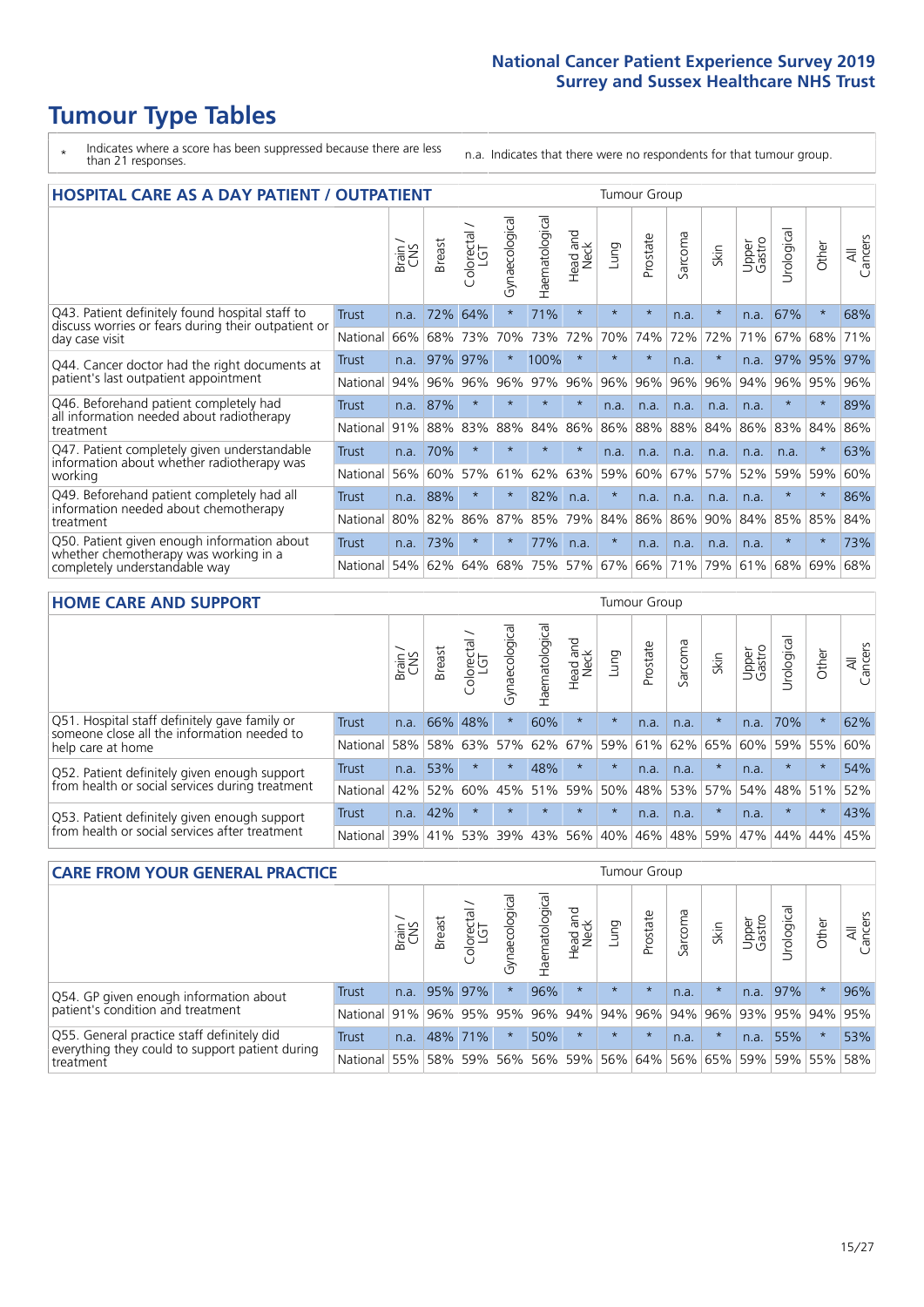# **Tumour Type Tables**

\* Indicates where a score has been suppressed because there are less than 21 responses.

n.a. Indicates that there were no respondents for that tumour group.

|  |  | <b>YOUR OVERALL NHS CARE</b> |  |  |
|--|--|------------------------------|--|--|
|--|--|------------------------------|--|--|

| <b>YOUR OVERALL NHS CARE</b>                                                                                     |              |       |               |                    |                |                |                                 | Tumour Group |          |                      |         |                 |           |          |                |  |
|------------------------------------------------------------------------------------------------------------------|--------------|-------|---------------|--------------------|----------------|----------------|---------------------------------|--------------|----------|----------------------|---------|-----------------|-----------|----------|----------------|--|
|                                                                                                                  |              | Brain | <b>Breast</b> | Colorectal.<br>LGT | Gynaecological | Haematological | <b>Bad and<br/>Neck</b><br>Head | Fung         | Prostate | arcoma<br>$\sqrt{ }$ | Skin    | Upper<br>Gastro | Jrologica | Other    | All<br>Cancers |  |
| Q56. Different people treating and caring for<br>patient always work well together to give best<br>possible care | <b>Trust</b> | n.a.  | 71%           | 71%                | $\star$        | 67%            | $\star$                         | $\star$      | $\star$  | n.a.                 | $\star$ | n.a.            | 78%       | 76%      | 71%            |  |
|                                                                                                                  | National     | 60%   | 73%           | 73%                | 69%            | 75%            | 73%                             | 73%          | 75%      | 70%                  | 79%     | 69%             | 74%       | 68%      | 73%            |  |
| Q57. Patient given a care plan                                                                                   | Trust        | n.a.  | 50%           | 27%                | $\star$        | 36%            | $\star$                         | $^\star$     | $\star$  | n.a.                 | $\star$ | n.a.            | 43%       | $^\star$ | 43%            |  |
|                                                                                                                  | National     | 36%   | 41%           | 40%                | 34%            | 36%            | 39%                             | 36%          | 40%      | 34%                  | 44%     | 36%             | 33% 31%   |          | 38%            |  |
| Q58. Overall the administration of care was good<br>or very good                                                 | Trust        | n.a.  | 91%           | 85%                | $\star$        | 92%            | $\star$                         |              | $\star$  | n.a.                 | $\star$ | n.a.            | 85%       | 86%      | 89%            |  |
|                                                                                                                  | National     | 85%   | 90%           | 88%                | 87%            | 91%            | 90%                             | 90%          | 88%      | 88%                  | 90%     | 86%             | 85%       | 87%      | 89%            |  |
| Q59. Patient felt length of time for attending                                                                   | <b>Trust</b> |       | n.a. 81%      | 80%                |                | 88%            | $\star$                         | $\star$      | $\star$  | n.a.                 | $\star$ | n.a.            | 78%       | 76%      | 80%            |  |
| clinics and appointments for cancer was about<br>right                                                           | National     | 58%   | 68%           | 73%                | 66%            | 66%            | 71%                             | 71%          | 76%      | 68%                  | 73%     | 66%             | 75%       | 64%      | 69%            |  |
| Q60. Someone discussed with patient whether                                                                      | Trust        | n.a.  | 20%           | 11%                | $\star$        | 28%            | $\star$                         | $\star$      | $\star$  | n.a.                 | $\star$ | n.a.            | 27%       | $\star$  | 21%            |  |
| they would like to take part in cancer research                                                                  | National     | 42%   | 30%           | 32%                | 31%            | 33%            | 21%                             | 34%          | 31%      | 36%                  | 20%     | 36%             | 21%       | 32%      | 30%            |  |
| Q61. Patient's average rating of care scored from<br>very poor to very good                                      | Trust        | n.a.  | 8.8           | 9.0                | $\star$        | 9.0            | $\star$                         | $\star$      | $\star$  | n.a.                 | $\star$ | n.a.            | 9.1       | $\star$  | 8.9            |  |
|                                                                                                                  | National     | 8.6   | 8.9           | 8.8                | 8.7            | 8.9            | 8.8                             | 8.8          | 8.8      | 8.8                  | 8.9     | 8.7             | 8.7       | 8.7      | 8.8            |  |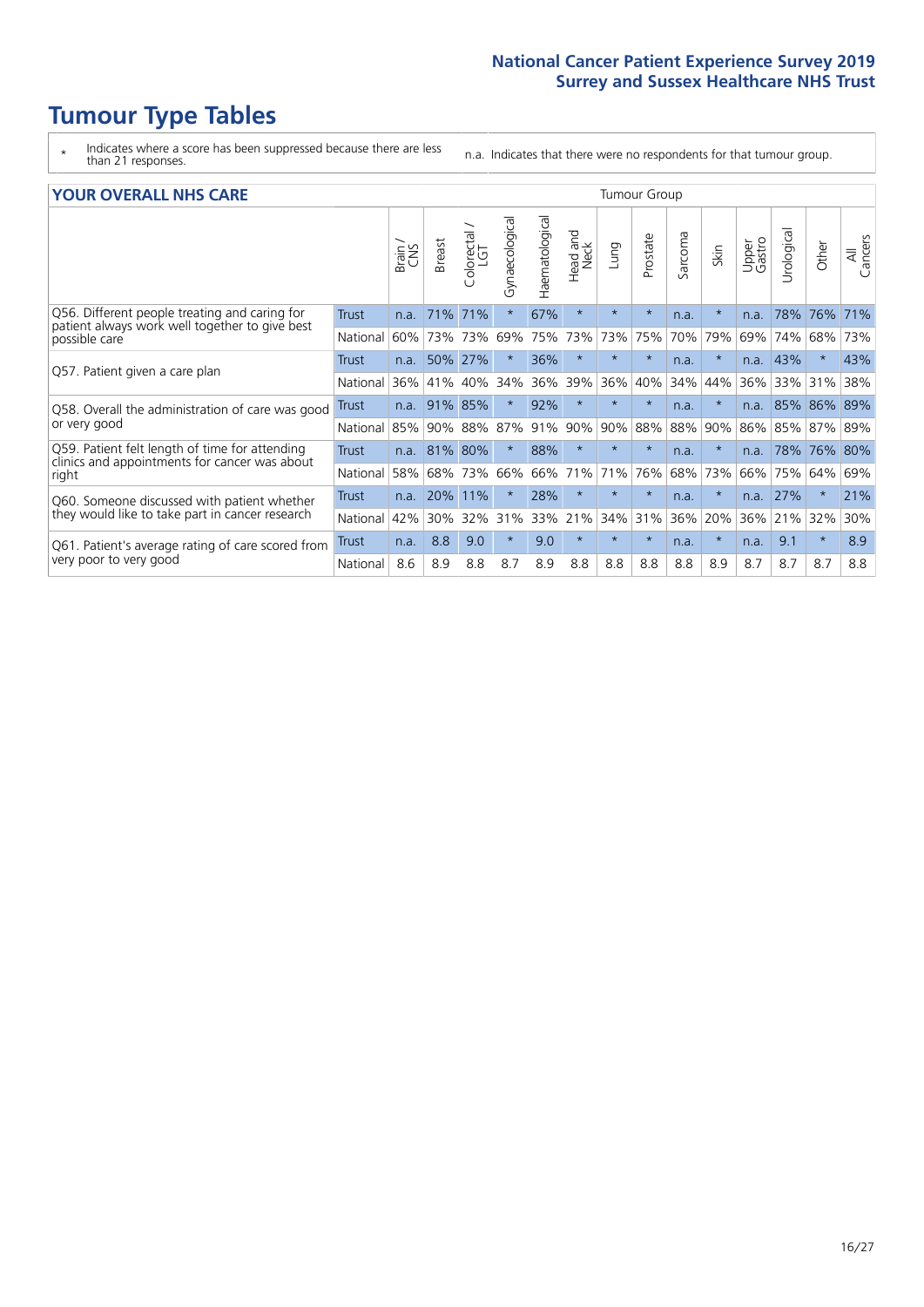### **Year on Year Charts**





#### **DIAGNOSTIC TESTS**





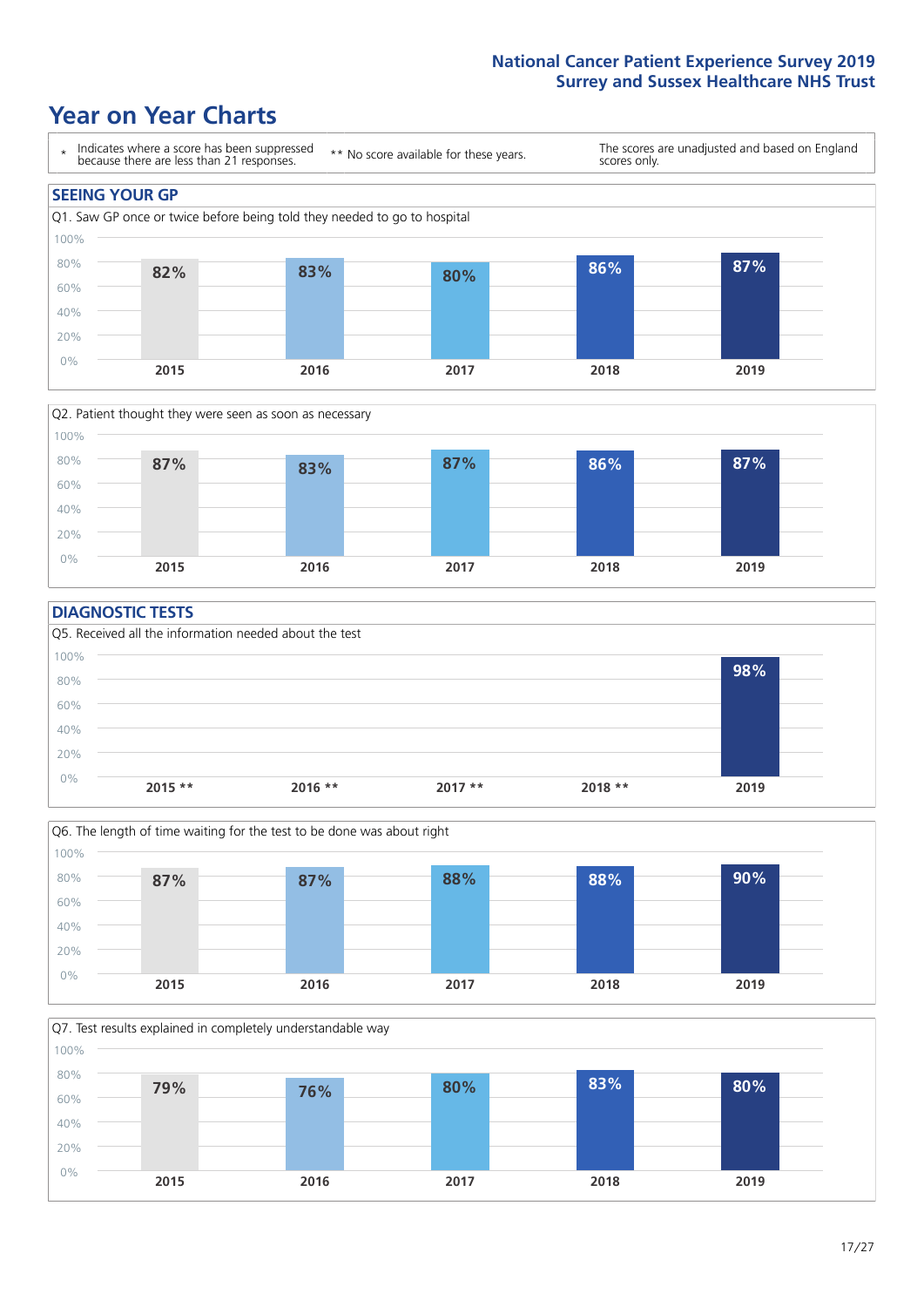







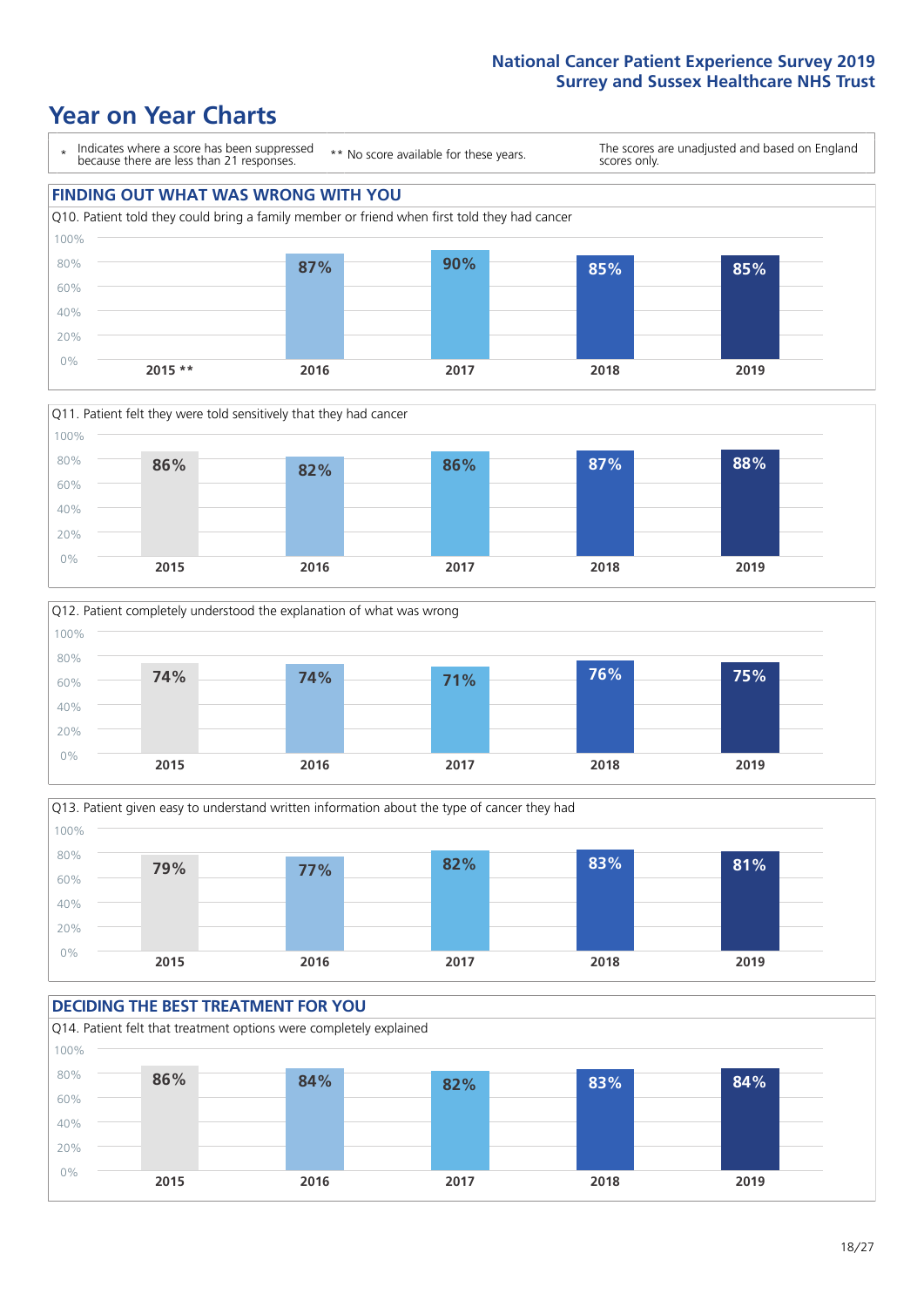





Q18. Patient definitely involved as much as they wanted in decisions about care and treatment  $0%$ 20% 40% 60% 80% 100% **2015 \*\* 2016 \*\* 2017 \*\* 2018 \*\* 2019 82%**

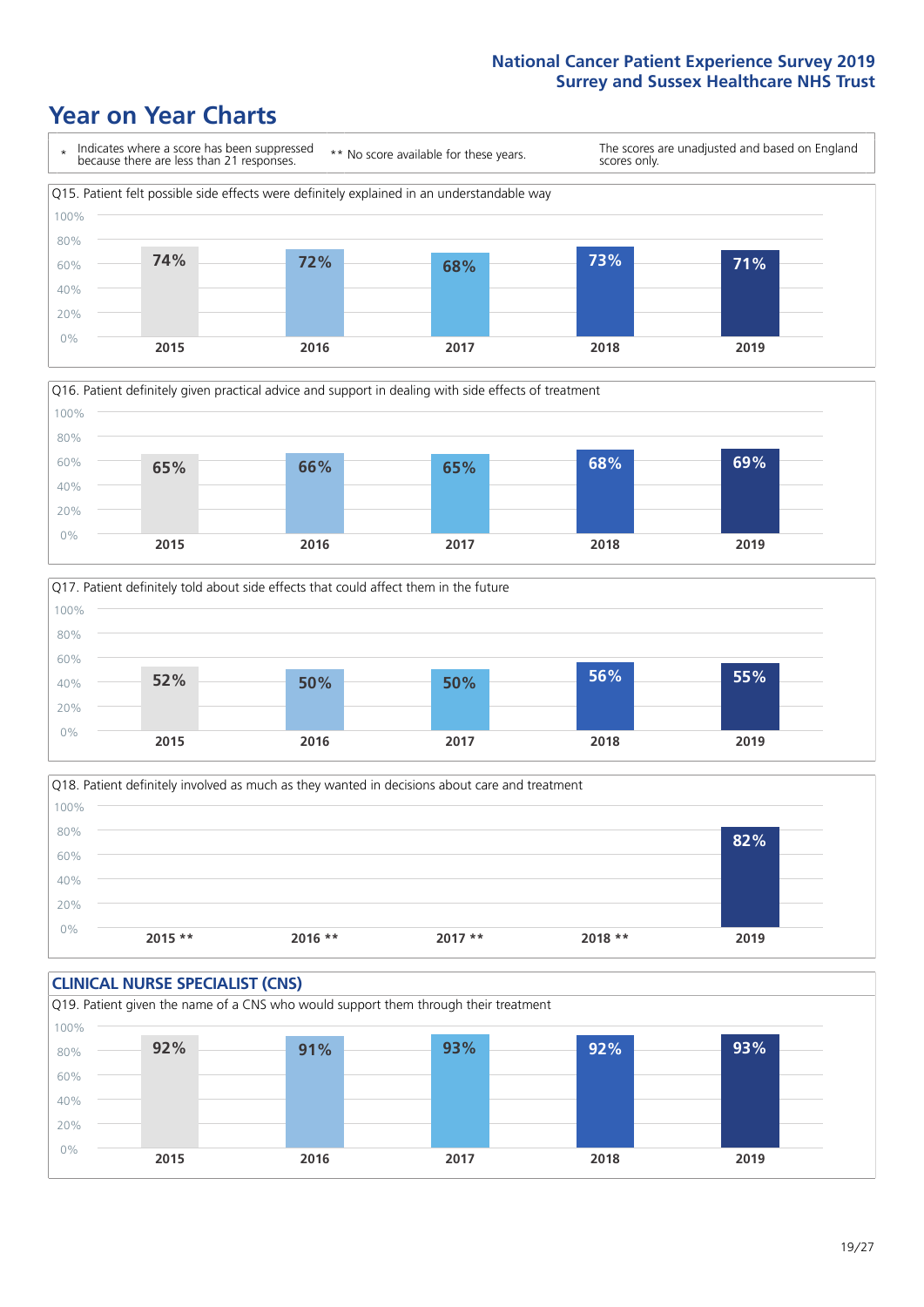







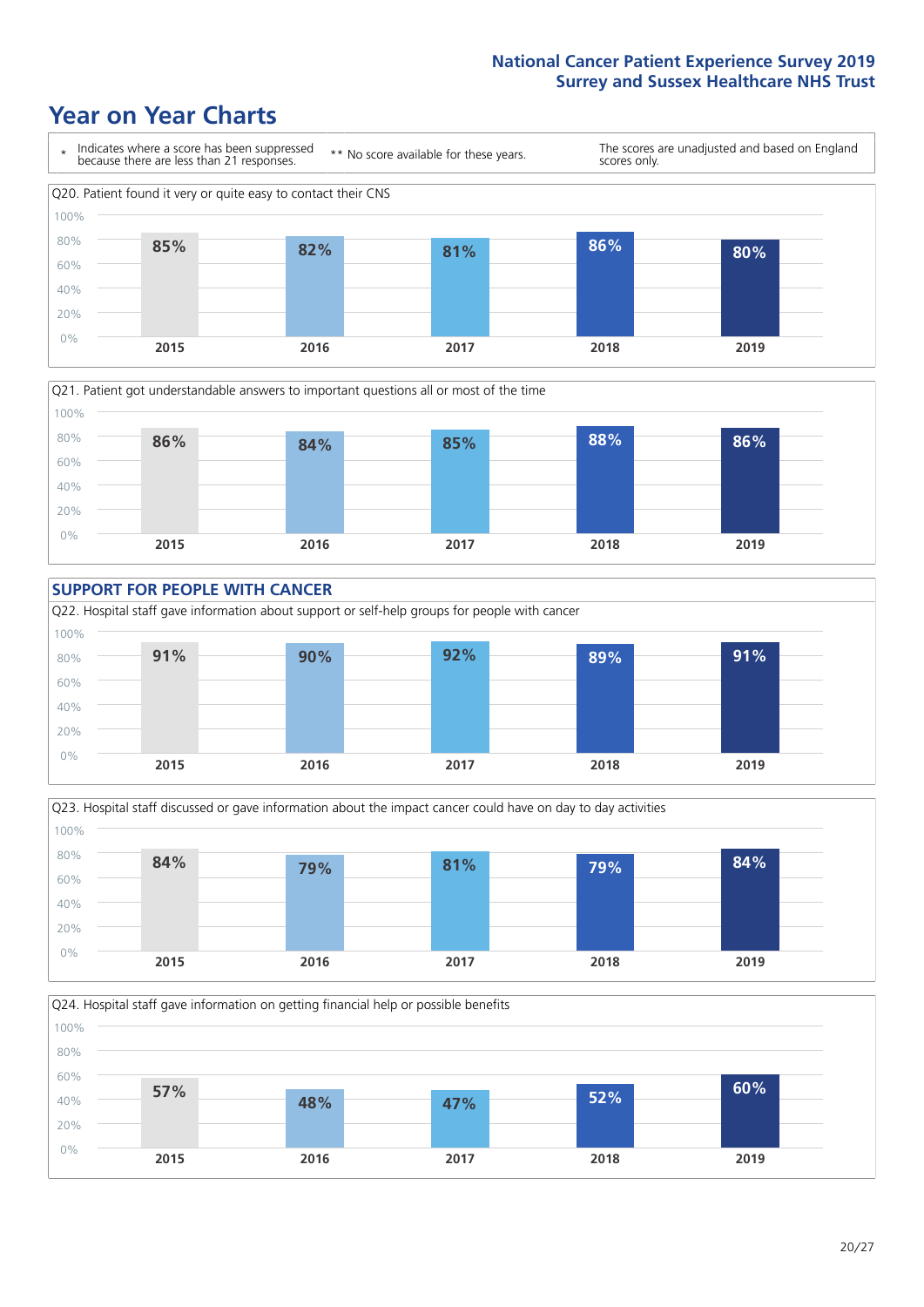### **Year on Year Charts**



#### **OPERATIONS**





#### **HOSPITAL CARE AS AN INPATIENT** Q30. Hospital staff didn't talk in front of patient as if patient wasn't there 0% 20% 40% 60% 80% 100% **2015 \*\* 2016 \*\* 2017 \*\* 2018 \*\* 2019 81%**

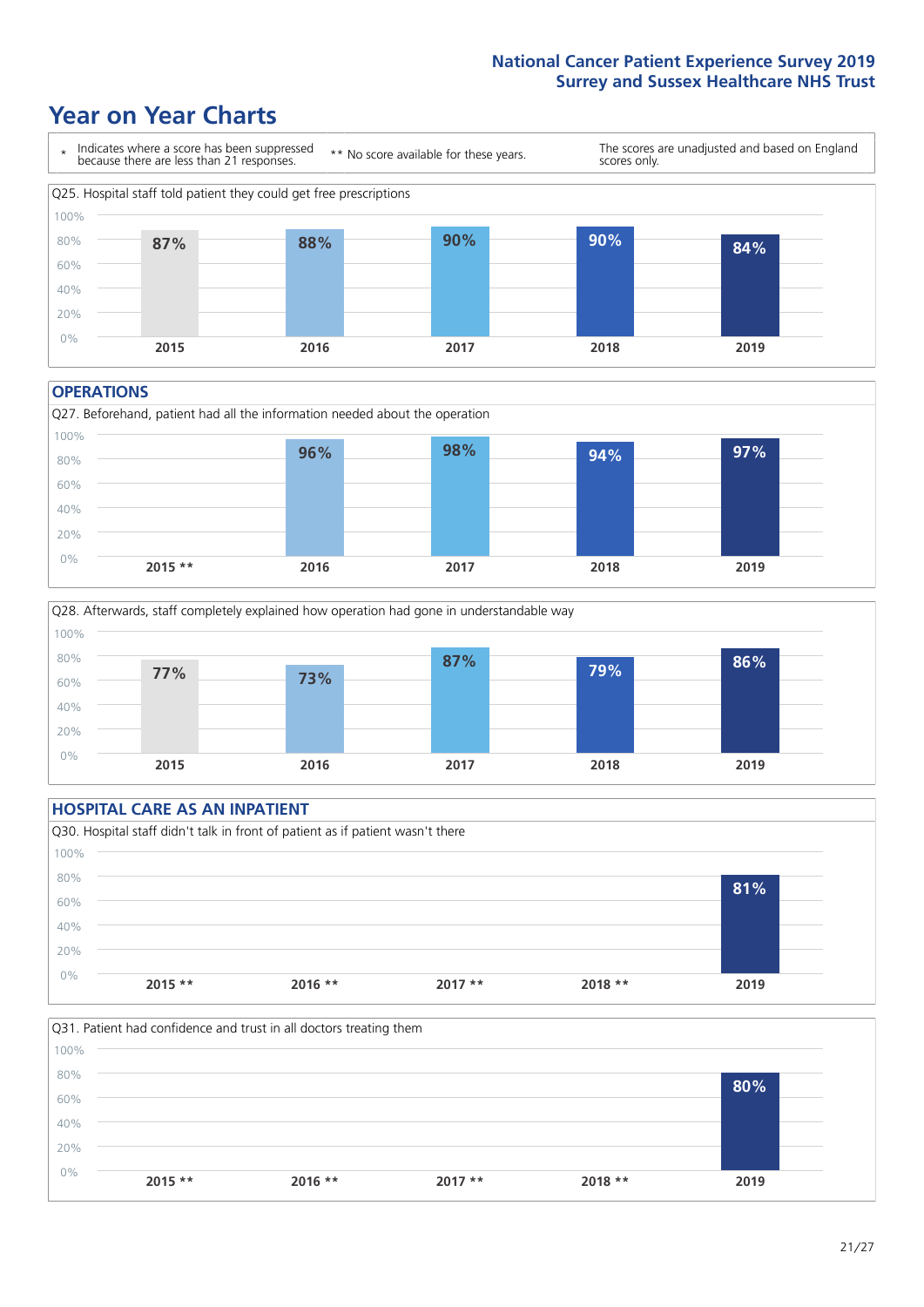







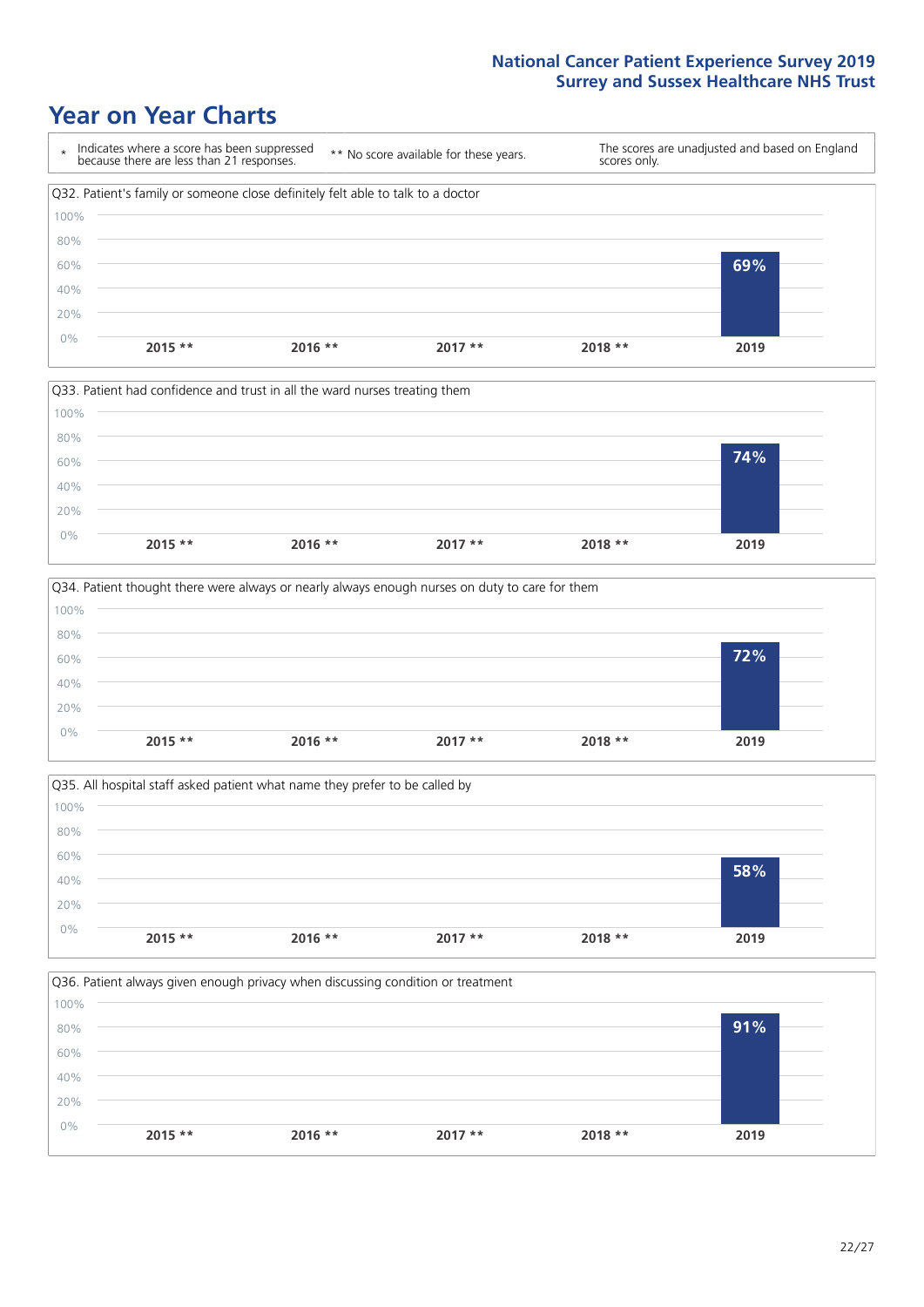







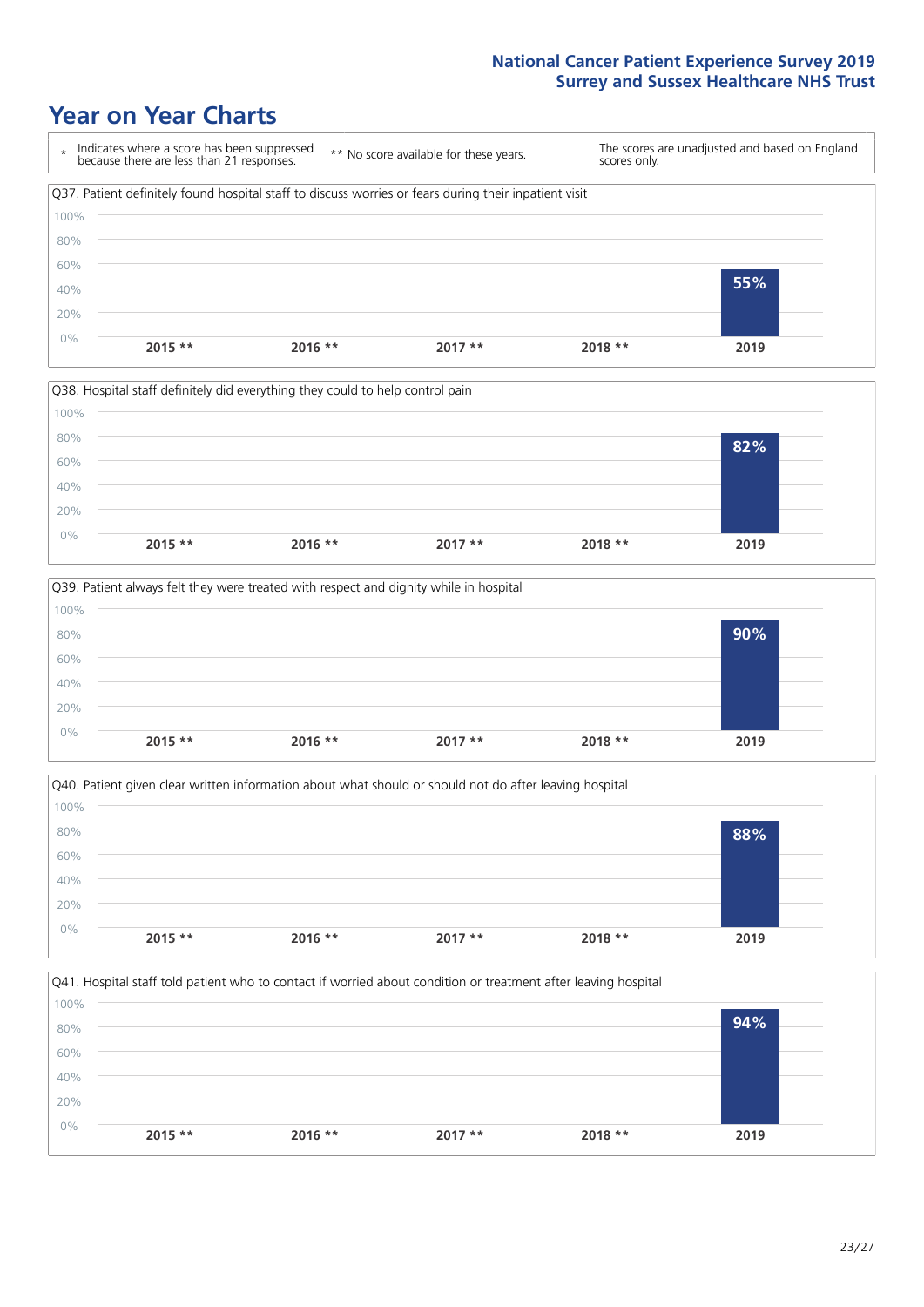### **Year on Year Charts**

\* Indicates where a score has been suppressed because there are less than 21 responses. \*\* No score available for these years. The scores are unadjusted and based on England scores only.

#### **HOSPITAL CARE AS A DAY PATIENT / OUTPATIENT**









Q49. Beforehand patient completely had all information needed about chemotherapy treatment 0% 20% 40% 60% 80% 100% **2015 2016 2017 2018 2019 86% 88% 85% 88% 86%**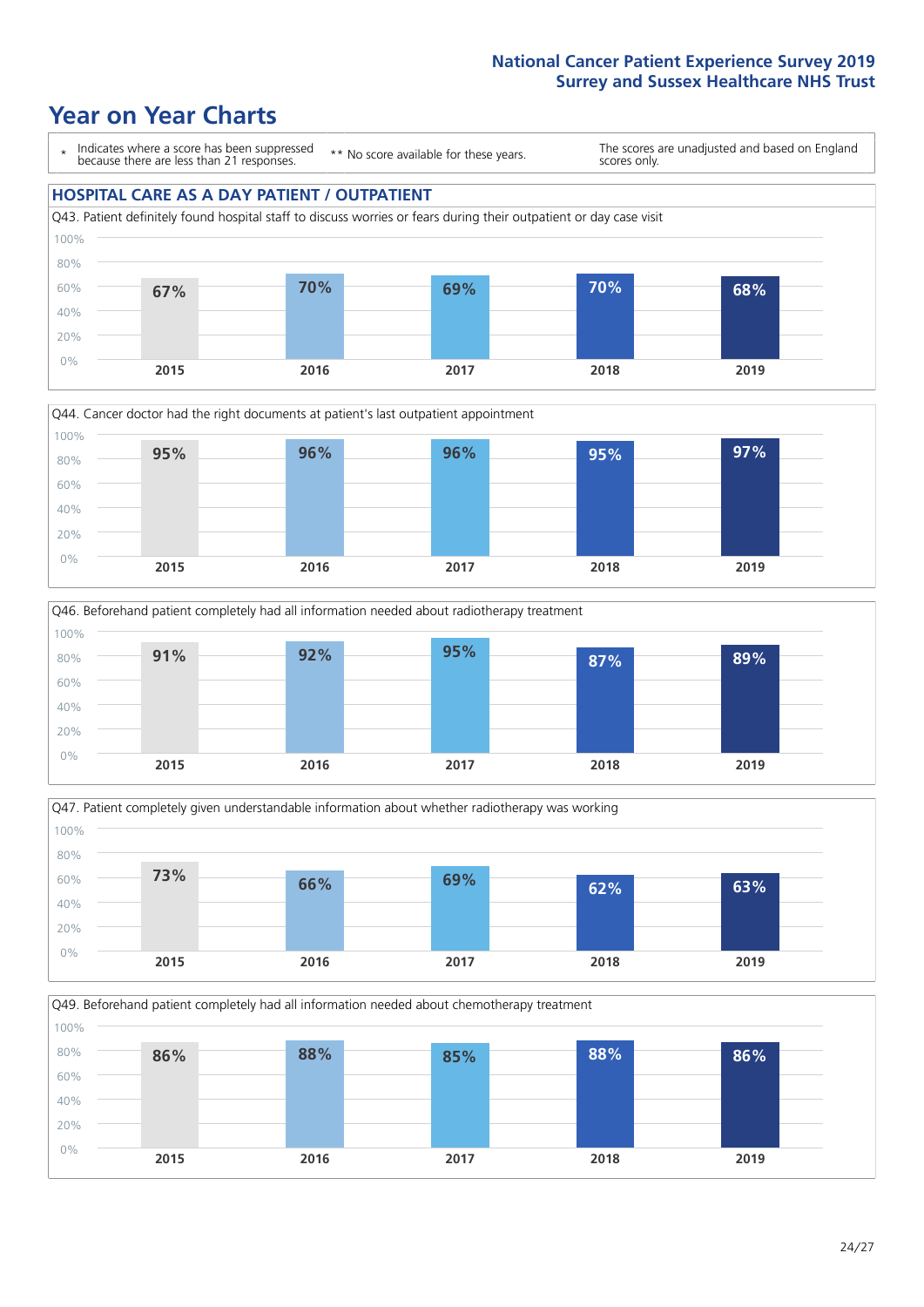### **Year on Year Charts**



#### **HOME CARE AND SUPPORT**







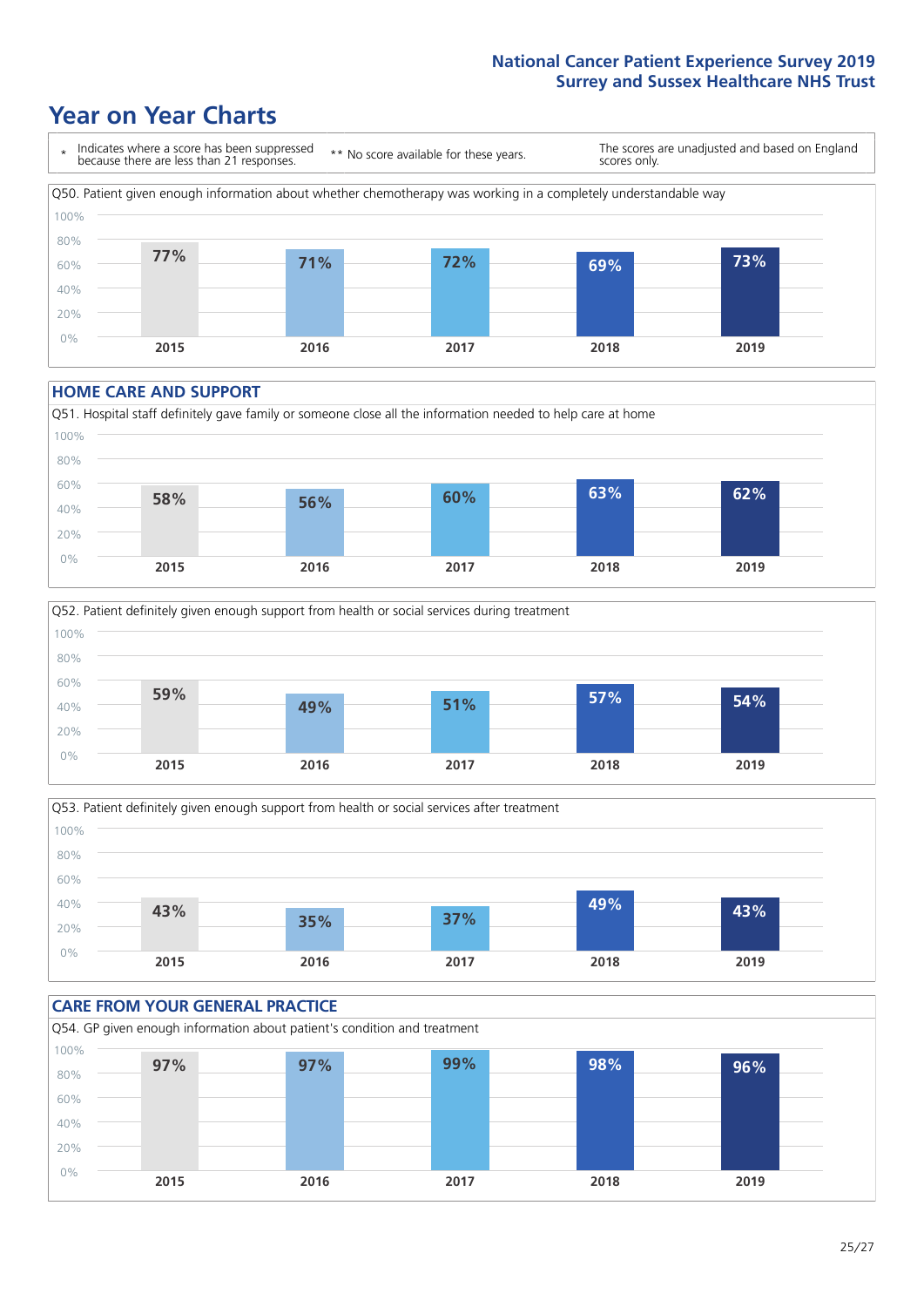### **Year on Year Charts**



#### **YOUR OVERALL NHS CARE**

0%







**2015 2016 2017 2018 2019**

Q59. Patient felt length of time for attending clinics and appointments for cancer was about right 20% 40% 60% 80% 100% **71% 69% 72% 77% 80%**